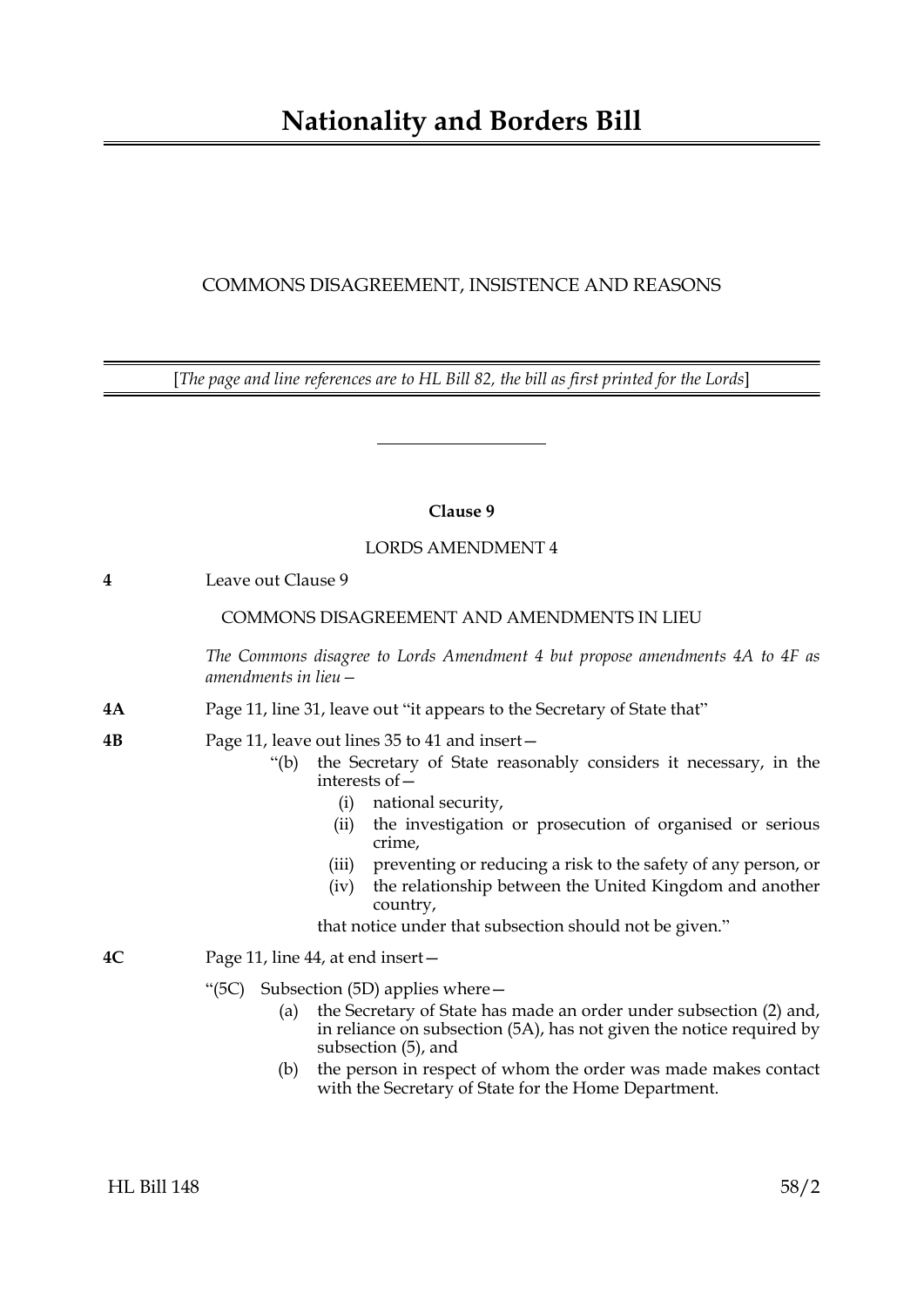- (5D) The Secretary of State must, as soon as is reasonably practicable, give the person written notice specifying—
	- (a) that the Secretary of State has made the order,
	- (b) the reasons for the order, and
	- (c) the person's right of appeal under section 40A(1) or under section 2B of the Special Immigration Appeals Commission Act 1997.
- (5E) Schedule 4A makes provision for the Special Immigration Appeals Commission to consider a decision of the Secretary of State—
	- (a) not to give notice to a person before depriving them of a citizenship status on the grounds mentioned in subsection (2) (deprivation conducive to the public good), or
	- (b) not to give late notice to a person who has been deprived of a citizenship status on those grounds without having been given prior notice."
- **4D** Page 12, line 9, at end insert—
	- "(b) after subsection (2) insert—
		- "(2A) In the case of an order made as described in subsection (1)(b), for the purposes of any rule or other provision limiting the time within which an appeal under this section may be brought, time does not start to run unless and until the person is given notice of the fact that the order has been made (see section 40(5D) and Schedule 4A).
	- (3A) After Schedule 4 to the 1981 Act insert the Schedule 4A set out in Schedule 1A."
- **4E** Page 85, line 1, leave out paragraph (a)
- **4F** Page 87, line 4, insert the following new Schedule—

#### "SCHEDULE 1A

DEPRIVATION OF CITIZENSHIP WITHOUT NOTICE: JUDICIAL OVERSIGHT

This is the Schedule to be inserted after Schedule 4 to the British Nationality Act 1981—

#### "SCHEDULE 4A Section 40(5E)

#### DEPRIVATION OF CITIZENSHIP WITHOUT NOTICE: JUDICIAL OVERSIGHT

*Deprivation without notice: application to Special Immigration Appeals Commission*

- 1 (1) If the Secretary of State proposes to make a conducive grounds deprivation order without notice, the Secretary of State may apply to the Special Immigration Appeals Commission under this paragraph.
	- (2) If the Secretary of State makes a conducive grounds deprivation order without notice, the Secretary of State must apply to the Special Immigration Appeals Commission under this paragraph within the period of seven days beginning with the day on which the order is made (unless an application has already been made under sub-paragraph (1)).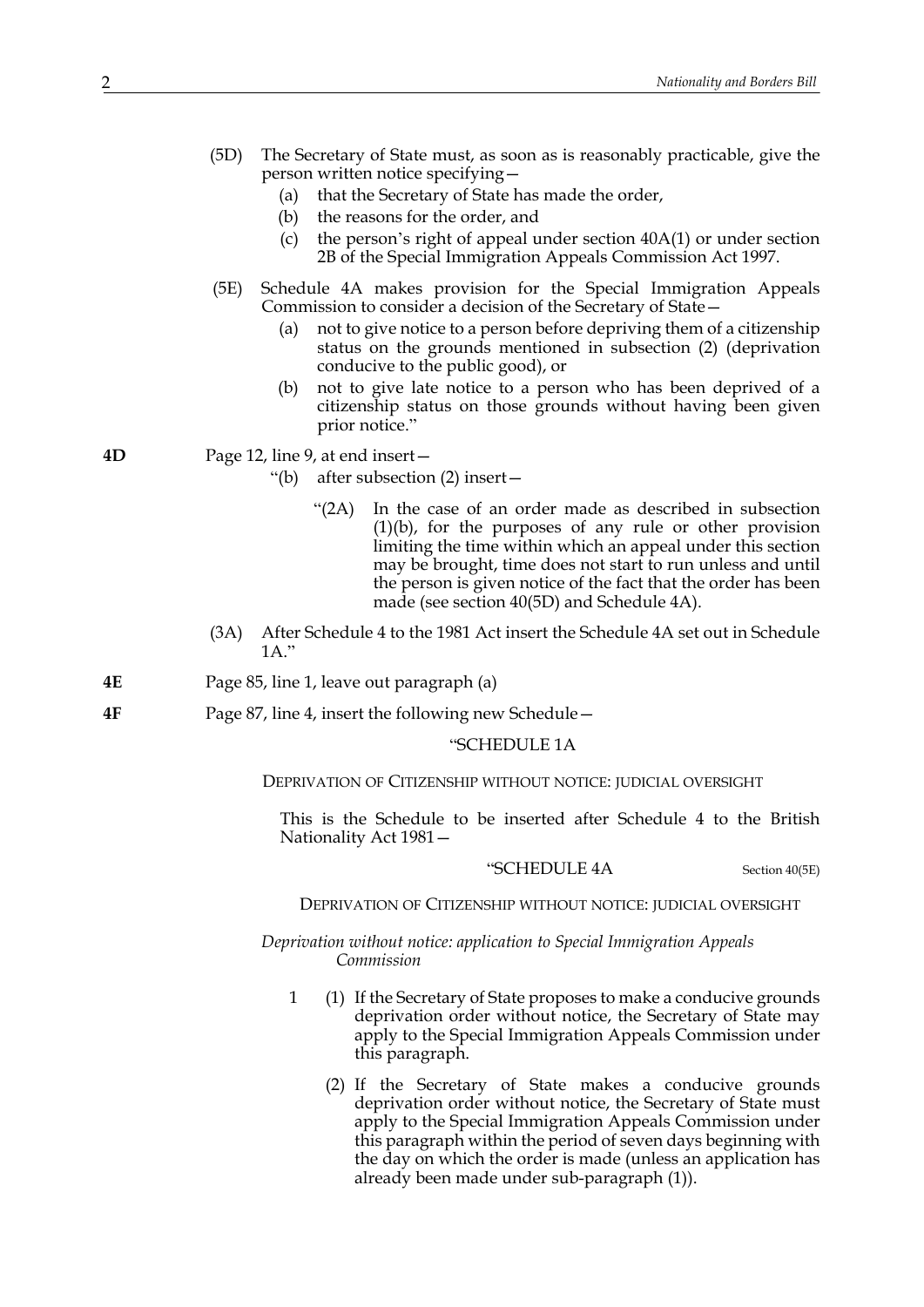- (3) The function of the Commission on an application under this paragraph is to determine whether, in respect of each condition in section 40(5A) on which the Secretary of State relies, the Secretary of State's view is obviously flawed.
- (4) In determining that question, the Commission must apply the principles that would be applicable on an application for judicial review.
- (5) If the Commission determines that the Secretary of State's view is obviously flawed in respect of each condition in section 40(5A) on which the Secretary of State relies—
	- (a) if the order in question has not been made, section 40(5) applies in relation to the order (notwithstanding section  $40(5A)$ ;
	- (b) if the order has been made, the Secretary of State must, within the period of 14 days beginning with the day on which the Commission made the determination—
		- (i) give late notice in respect of the order,
		- (ii) revoke the order, or
		- (iii) make an application under sub-paragraph (6).
- (6) The Secretary of State may (at any time) make an application to the Special Immigration Appeals Commission for fresh consideration of a decision the Secretary of State has made under section 40(5A) where—
	- (a) in the opinion of the Secretary of State, circumstances have changed materially since the determination mentioned in sub-paragraph (5), or
	- (b) the Secretary of State wishes to provide further evidence to the Commission.

Sub-paragraphs (3) to (5) apply to an application under this sub-paragraph.

*Deprivation of citizenship without notice: review*

- 2 (1) Sub-paragraphs (2) to (5) apply if—
	- (a) the Secretary of State makes a conducive grounds deprivation order without notice, and
	- (b) the Special Immigration Appeals Commission has not made the determination mentioned in paragraph 1(5) (Secretary of State's decision obviously flawed).
	- (2) The Secretary of State must, at least once in every review period, review the circumstances of the person in respect of whom the order was made (so far as known) and decide whether to give late notice in respect of the order.
	- (3) On such a review, the Secretary of State must decide to give late notice to the person unless it appears to the Secretary of State that any of the conditions in section 40(5A) is met (reading any reference in those provisions to notice under section 40(5) as a reference to late notice).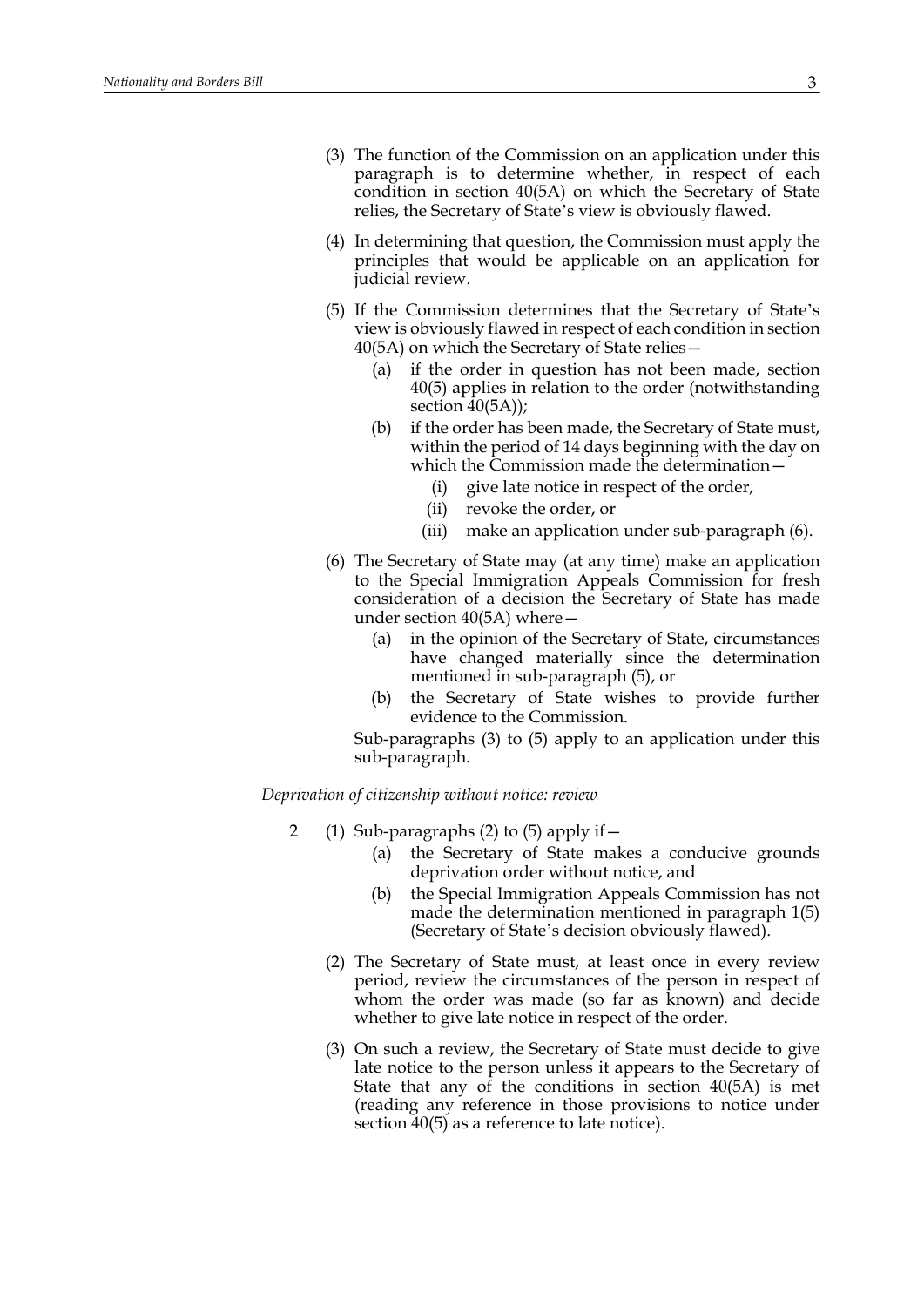- (4) If the Secretary of State decides at any point to give late notice in respect of the order—
	- (a) the Secretary of State must give the notice as soon as reasonably practicable, and
	- (b) once the notice is given, sub-paragraph (2) ceases to apply in relation to the person.
- (5) If on the expiry of the final review period the Secretary of State has not given, or has not decided to give, late notice in respect of the order, the Secretary of State must make an application to the Special Immigration Appeals Commission within the period of seven days beginning with the day after the final day of that review period.
- (6) Sub-paragraphs (3) to (6) of paragraph 1 (except subparagraph (5)(a)) apply for the purposes of an application under sub-paragraph (5) as they apply for the purposes of an application under that paragraph.
- (7) For the purposes of this paragraph, each of the following is a "review period"—
	- (a) the period of four months beginning with the day after the day on which the Special Immigration Appeals Commission first determined an application in relation to the order under paragraph 1, and
	- (b) each of the next five successive periods of four months.

#### *Interpretation*

- 3 (1) In this Schedule, references to making a conducive grounds deprivation order without notice are to making an order under section 40(2) without giving notice under subsection (5) of that section (in reliance on subsection (5A) of that section).
	- (2) In this Schedule, "late notice", in respect of an order under section 40(5), means written notice to the person in respect of whom the order was made specifying—
		- (a) that the Secretary of State has made the order,
		- (b) the reasons for the order, and
		- (c) the person's right of appeal under section 40A(1) or under section 2B of the Special Immigration Appeals Commission Act 1997.""

## LORDS NON-INSISTENCE, AGREEMENT AND AMENDMENT TO THE WORDS SO RESTORED TO THE BILL

*The Lords do not insist on their Amendment 4, do agree with the Commons in their Amendments 4A to 4F in lieu, and do propose Amendment 4G to the words so restored to the Bill—*

**4G** Page 12, line 13, leave out subsections (5) to (7)

#### COMMONS REASON

*The Commons disagree to Lords Amendment 4G for the following Reason—*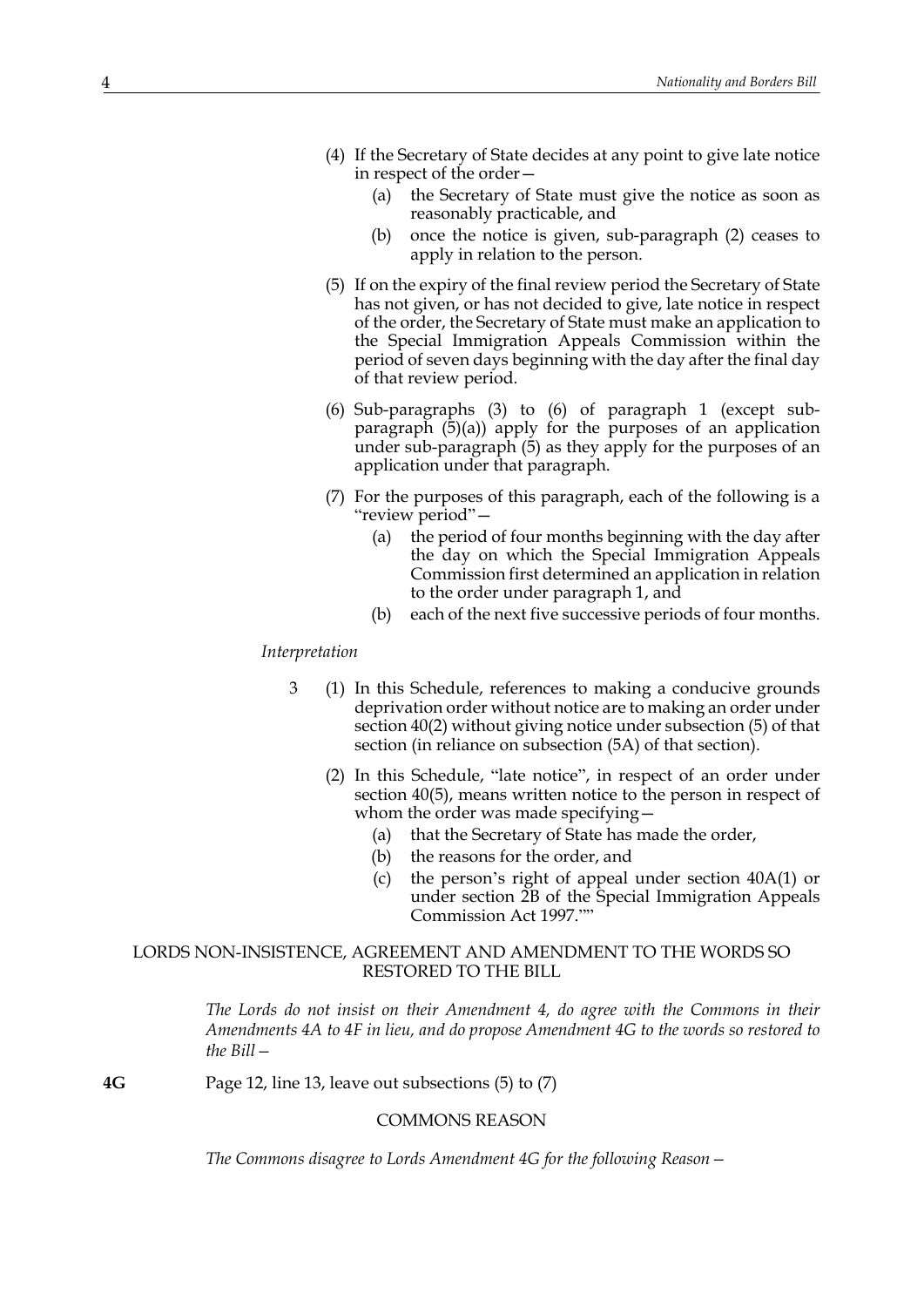**4H** *Because the Commons consider that it is appropriate to provide that a failure to comply with the requirements of section 40(5) of the British Nationality Act 1981 does not affect the validity of a deprivation of citizenship order made before the coming into force of clause 9.*

## **Before Clause 11**

#### LORDS AMENDMENT 5

| Insert the following new Clause -<br>5 |  |
|----------------------------------------|--|
|----------------------------------------|--|

#### **"Compliance with the Refugee Convention**

Nothing in this Part authorises policies or decisions which do not comply with the United Kingdom's obligations under the 1951 Refugee Convention and the 1967 Protocol relating to the Status of Refugees."

#### COMMONS REASON

*The Commons disagree to Lords Amendment 5 for the following Reason—*

**5A** *Because the Commons consider that the provisions of Part 2 are compliant with the Refugee Convention, and that it is therefore not necessary to provide expressly that this is so.*

## LORDS NON-INSISTENCE AND AMENDMENT IN LIEU

*The Lords do not insist on their Amendment 5, to which the Commons have disagreed for their Reason 5A, and do propose Amendment 5B in lieu—*

**5B** Insert the following new Clause —

#### **"Interpretation of Part 2**

For the avoidance of doubt, the provisions of this Part are compliant with the 1951 Convention relating to the Status of Refugees and the 1967 Protocol relating to the Status of Refugees, and must be read and given effect as such."

#### COMMONS REASON

*The Commons disagree to Lords Amendment 5B for the following Reason—* 

**5C** *Because the Commons consider that Lords Amendment 5B makes unnecessary provision.*

#### **Clause 11**

## LORDS AMENDMENT 6

**6** Leave out Clause 11

# COMMONS REASON

*The Commons disagree to Lords Amendment 6 for the following Reason—*

**6A** *Because the Commons consider that it should be possible to accord different treatment to refugees depending on whether they have complied with the criteria set out in clause 11.*

LORDS NON-INSISTENCE AND AMENDMENT TO THE WORDS SO RESTORED TO THE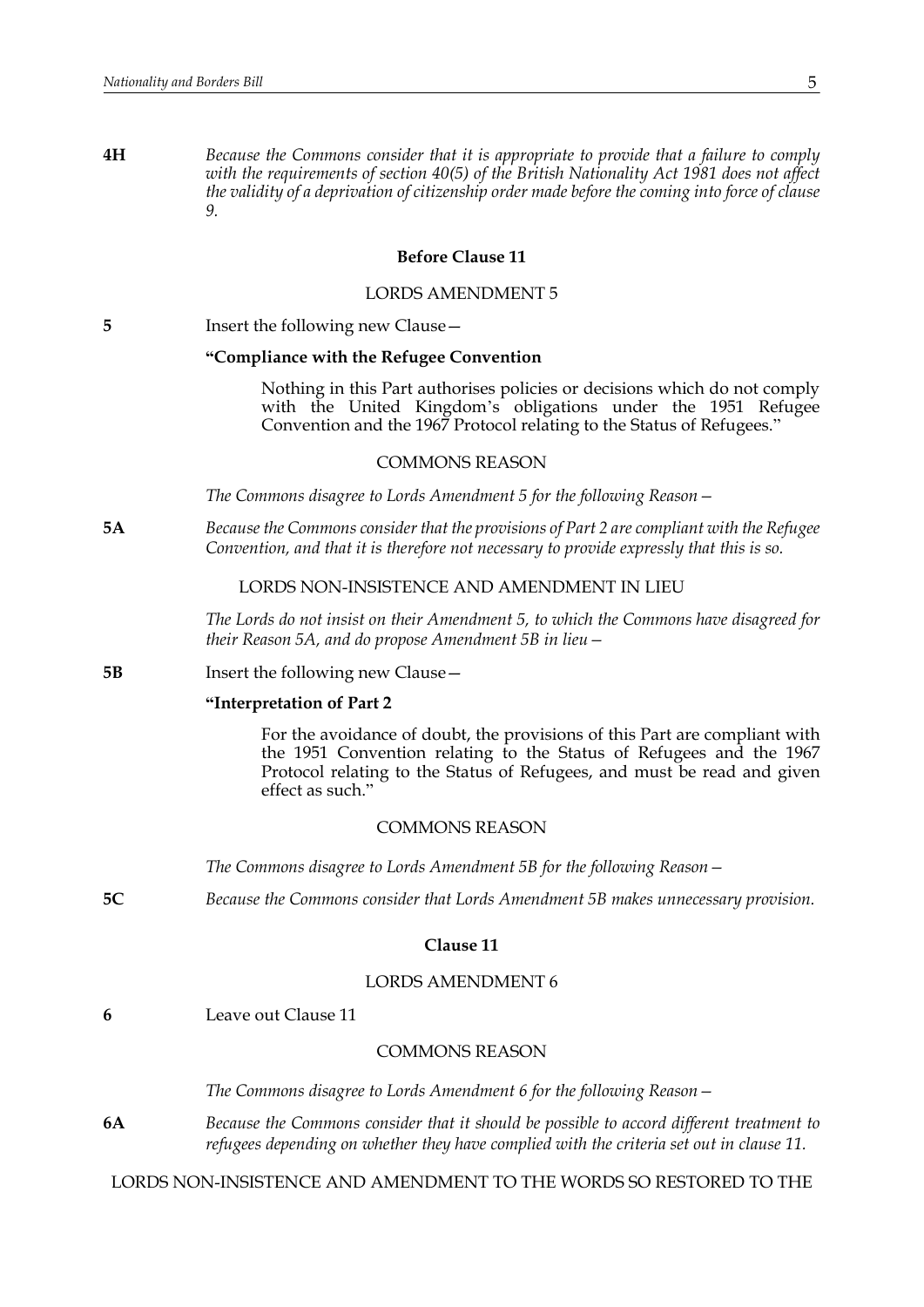#### BILL

*The Lords do not insist on their Amendment 6, to which the Commons have disagreed for their Reason 6A, and do propose Amendment 6B to the words so restored to the Bill—*

**6B** Page 14, line 7, leave out subsections (5) to (8) and insert—

- "(5) The Secretary of State must make provision within the Immigration Rules to—
	- (a) guarantee Group 1 and Group 2 refugees all of their rights under the 1951 Convention relating to the Status of Refugees and the 1967 Protocol relating to the Status of Refugees and international law, without distinction;
	- (b) ensure that the classification of a refugee as a Group 1 or a Group 2 refugee does not affect the ability to maintain the unity of that person's family."

#### COMMONS REASON

*The Commons disagree to Lords Amendment 6B for the following Reason—* 

**6C** *Because the Commons consider that it is possible to accord different treatment to refugees depending on whether they have complied with the criteria set out in clause 11 in a way which is compliant with the Refugee Convention.*

## **After Clause 12**

#### LORDS AMENDMENT 7

**7** Insert the following new Clause—

#### **"Changes to the Immigration Act 1971**

- (1) The Immigration Act 1971 is amended as follows.
- (2) After section 3(2) (general provisions for regulation and control) insert—
	- "(2A) Regulations under subsection (2) must provide that persons, and adult dependants of persons who are applying for asylum in the United Kingdom are granted permission by the Secretary of State to take up employment if—
		- (a) a decision at first instance has not been taken on the applicant's asylum application within six months of the date on which the application was made, or
		- (b) a person makes an application or a further application which raises asylum grounds, and a decision on that new application, or a decision on whether to treat such further asylum grounds as a new application, has not been taken within six months of the date on which the further application was made.
		- (2B) For the purposes of subsection (2A), regulations must ensure that permission granted allowing people applying for asylum in the UK, and their adult dependants to take up employment, are on terms no less favourable than the terms granted to a person with recognised refugee status.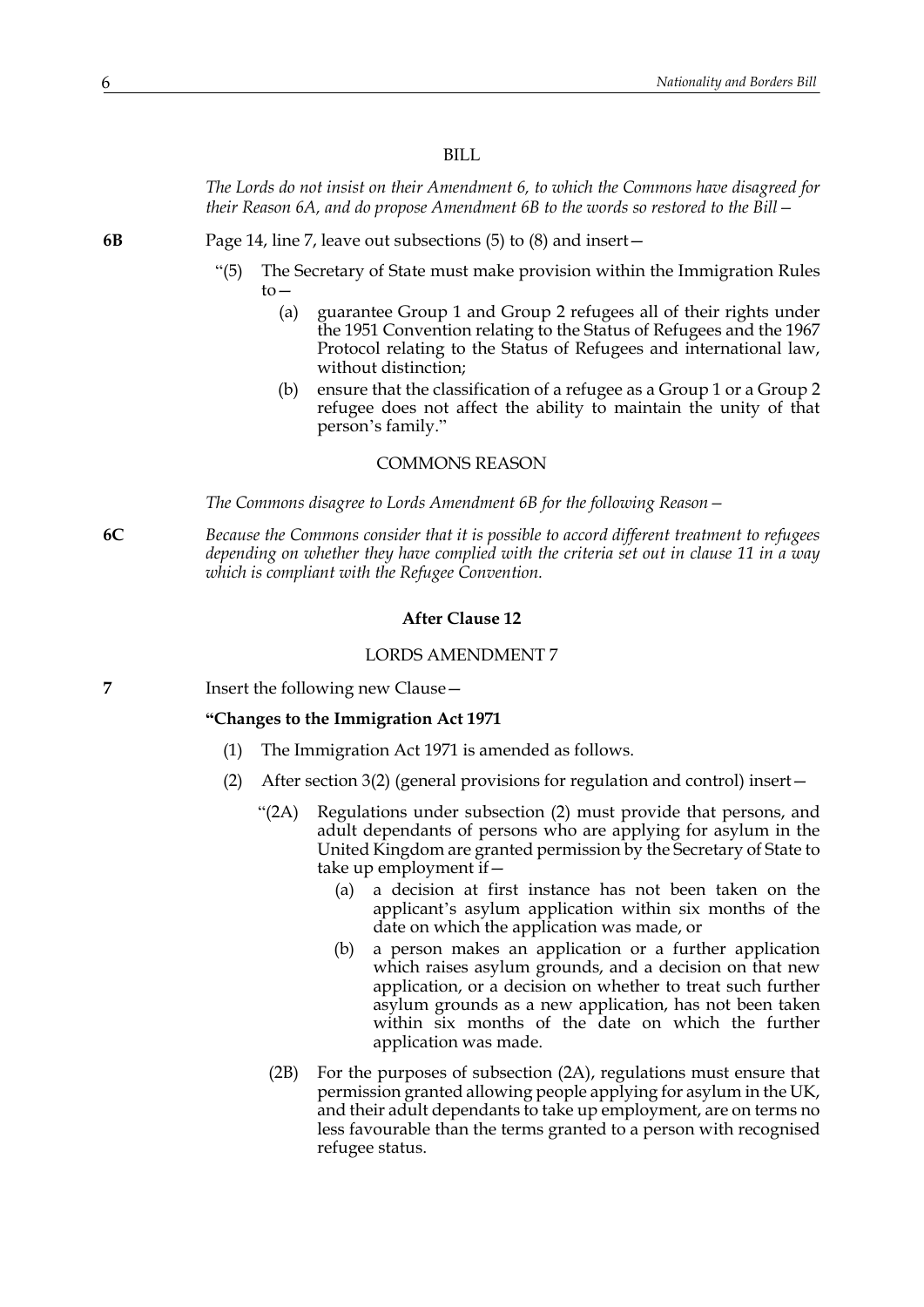(2C) This permission is to be valid until the claim is determined and all appeal rights have been exhausted and individuals granted permission to work will be issued with physical proof of the right to work.""

#### COMMONS REASON

*The Commons disagree to Lords Amendment 7 for the following Reason—*

**7A** *Because the Commons consider that asylum-seekers (save in limited circumstances) and their adult dependants should not be permitted to work while a decision on their claim for asylum is pending.*

#### LORDS NON-INSISTENCE AND AMENDMENTS IN LIEU

*The Lords do not insist on their Amendment 7, to which the Commons have disagreed for their Reason 7A, and do propose Amendments 7B and 7C in lieu—*

**7B** After Clause 12, insert the following new Clause -

#### **"Changes to the Immigration Act 1971**

- (1) The Immigration Act 1971 is amended as follows.
- (2) After section 3(2) (general provisions for regulation and control) insert—
	- "(2A) Regulations under subsection (2) must provide that persons, and adult dependants of persons who are applying for asylum in the United Kingdom are granted permission by the Secretary of State to take up employment if—
		- (a) a decision at first instance has not been taken on the applicant's asylum application within six months of the date on which the application was made, or
		- (b) a person makes an application or a further application which raises asylum grounds, and a decision on that new application, or a decision on whether to treat such further asylum grounds as a new application, has not been taken within six months of the date on which the further application was made.
		- (2B) For the purposes of subsection (2A), regulations must ensure that permission granted allowing people applying for asylum in the UK, and their adult dependants to take up employment, are on terms no less favourable than the terms granted to a person with recognised refugee status.
	- (2C) This permission is to be valid until the claim is determined and all appeal rights have been exhausted and individuals granted permission to work will be issued with physical proof of the right to work."
- (3) The Secretary of State may, by regulations made by statutory instrument, repeal subsection (2) of this section, if the conditions set out in subsections (4) and (5) have been met.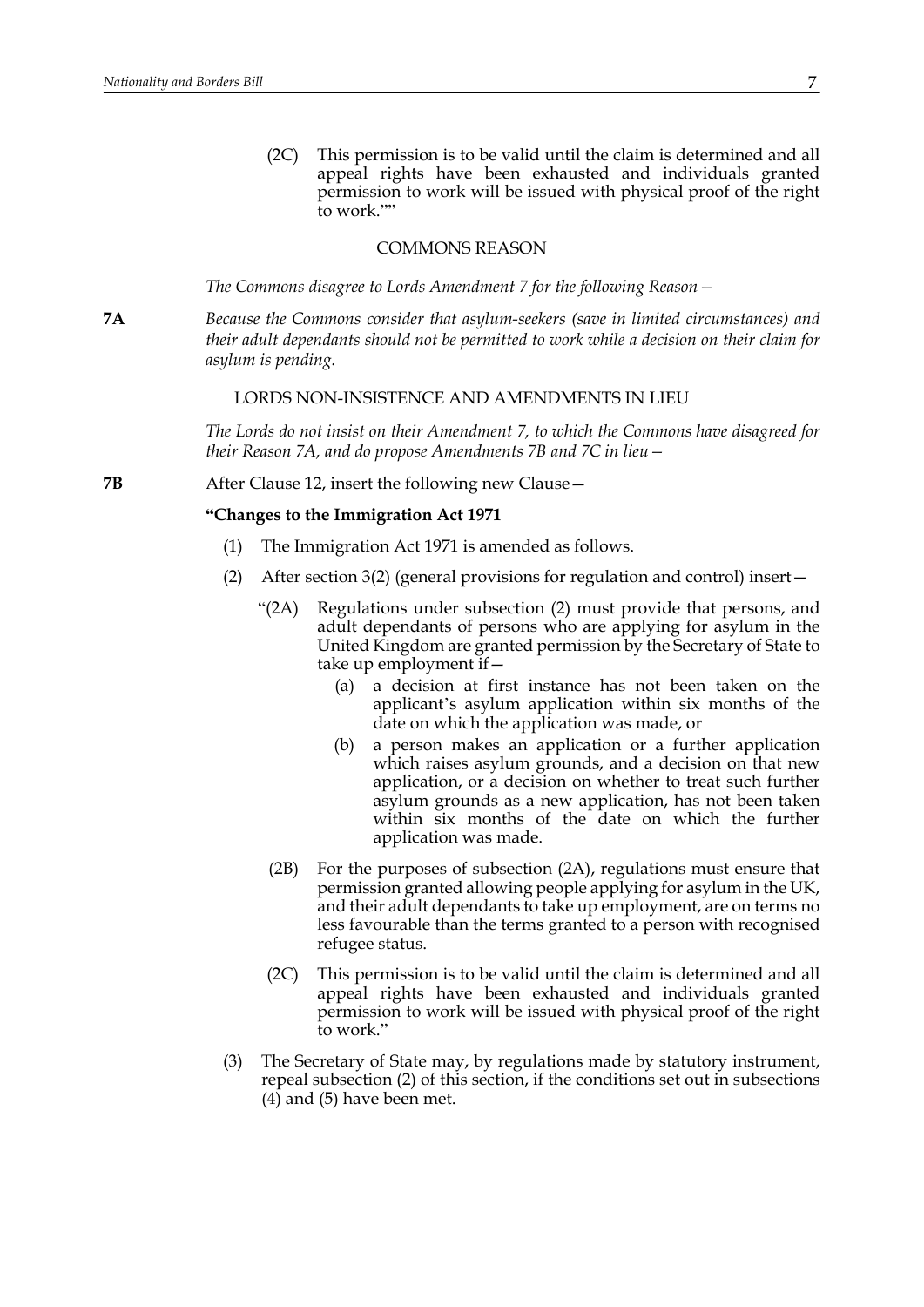|           | (4)<br>The first condition is that within four years of the coming into force of this<br>section, but no sooner than three years after the coming into force of this<br>section, the Secretary of State has commissioned a review of whether the<br>provisions inserted into the Immigration Act 1971 by subsection (2) have<br>acted in such a way as to encourage persons applying for asylum, and adult<br>dependants of such persons, to travel to the United Kingdom. |
|-----------|----------------------------------------------------------------------------------------------------------------------------------------------------------------------------------------------------------------------------------------------------------------------------------------------------------------------------------------------------------------------------------------------------------------------------------------------------------------------------|
|           | The second condition is that the Secretary of State has, within four years of<br>(5)<br>the coming into force of this section, published the outcome of the review<br>under subsection (4).                                                                                                                                                                                                                                                                                |
|           | (6)<br>Regulations under subsection (3) may not be made unless a draft of the<br>regulations has been laid before, and approved by a resolution of, each<br>House of Parliament."                                                                                                                                                                                                                                                                                          |
| 7C        | Clause 83, page 84, line 27, at end insert -<br>section (Changes to the Immigration Act 1971);"<br>"(aa)                                                                                                                                                                                                                                                                                                                                                                   |
|           | <b>COMMONS REASONS</b>                                                                                                                                                                                                                                                                                                                                                                                                                                                     |
|           | The Commons disagree to Lords Amendment 7B for the following Reason –                                                                                                                                                                                                                                                                                                                                                                                                      |
| 7D        | Because the Commons consider that asylum-seekers (save in limited circumstances) and<br>their adult dependants should not be permitted to work while a decision on their claim for<br>asylum is pending, even for a trial period of 4 years.                                                                                                                                                                                                                               |
|           | The Commons disagree to Lords Amendment 7C for the following Reason $-$                                                                                                                                                                                                                                                                                                                                                                                                    |
| 7Ε        | Because it is consequential on Lords Amendment 7B to which the Commons disagrees.                                                                                                                                                                                                                                                                                                                                                                                          |
|           | <b>After Clause 15</b>                                                                                                                                                                                                                                                                                                                                                                                                                                                     |
|           | <b>LORDS AMENDMENT 8</b>                                                                                                                                                                                                                                                                                                                                                                                                                                                   |
| 8         | Insert the following new Clause -                                                                                                                                                                                                                                                                                                                                                                                                                                          |
|           | "Safe third State: commencement                                                                                                                                                                                                                                                                                                                                                                                                                                            |
|           | (1)<br>The Secretary of State may exercise the power in section $83(1)$ so as to bring<br>section 15 into force only if the condition in subsection (2) is met.                                                                                                                                                                                                                                                                                                            |
|           | (2)<br>The condition in this subsection is that the United Kingdom has agreed<br>formal returns agreements with one or more third States.                                                                                                                                                                                                                                                                                                                                  |
|           | (3)<br>A "formal returns agreement" means an agreement which provides for the<br>safe return of a person making an asylum claim (a "claimant") to a State<br>which is party to the agreement, where the claimant has a connection to<br>that State."                                                                                                                                                                                                                       |
|           | <b>COMMONS REASON</b>                                                                                                                                                                                                                                                                                                                                                                                                                                                      |
|           | The Commons disagree to Lords Amendment 8 for the following Reason –                                                                                                                                                                                                                                                                                                                                                                                                       |
| <b>8A</b> | Because the Commons do not consider it appropriate that the commencement of clause 15<br>should be dependent on the conclusion of international agreements with other States.                                                                                                                                                                                                                                                                                              |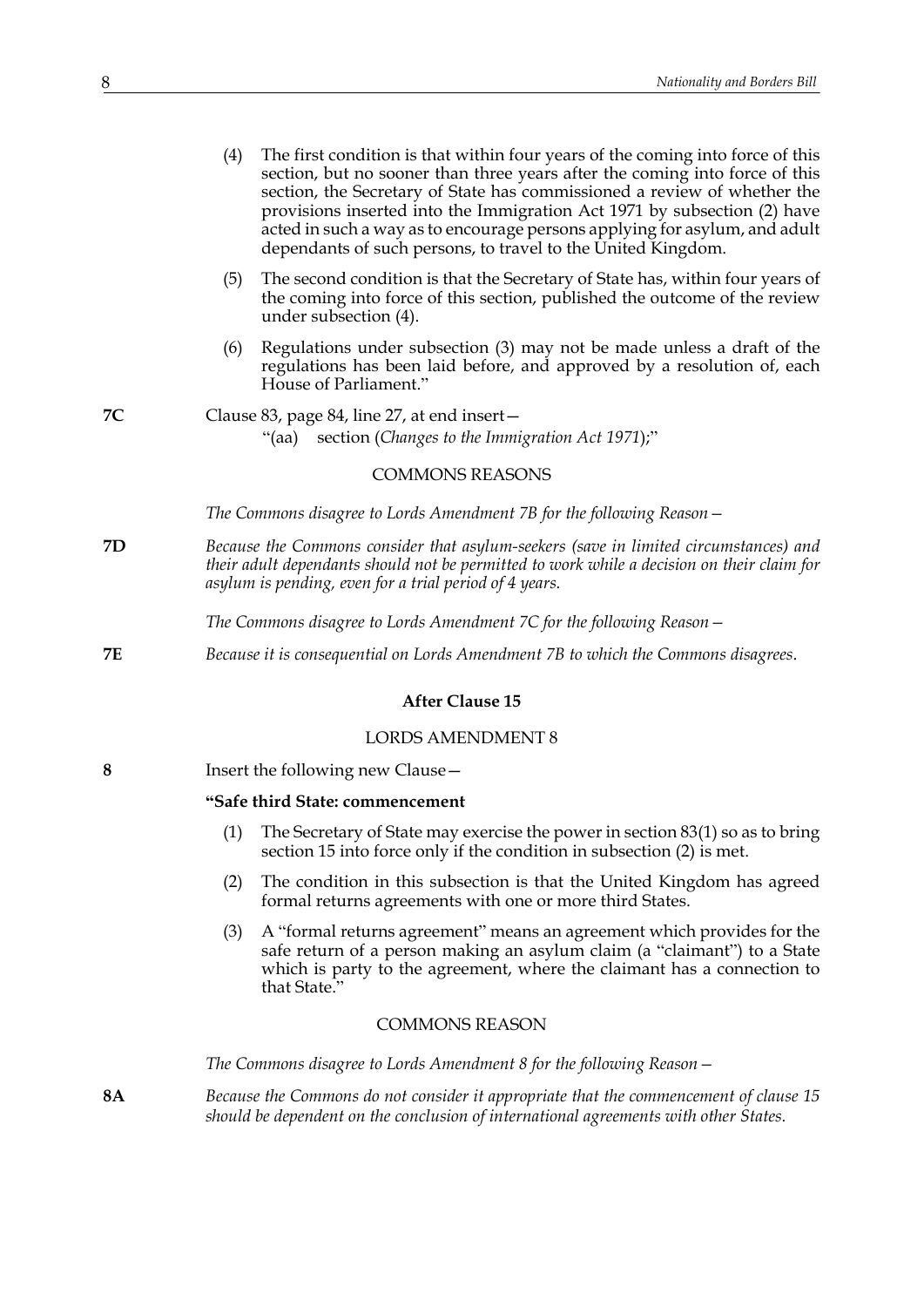## LORDS NON-INSISTENCE AND AMENDMENTS IN LIEU

*The Lords do not insist on their Amendment 8, to which the Commons have disagreed for their Reason 8A, and do propose Amendments 8B and 8C in lieu—*

**8B** After Clause 15, insert the following new Clause—

#### **"Safe third State: commencement**

- (1) The Secretary of State may exercise the power in section 83(1) so as to bring section 15 into force only if the condition in subsection (2) has been met.
- (2) The condition in this subsection is that the United Kingdom has agreed formal returns agreements with one or more third States.
- (3) A "formal returns agreement" means an agreement which provides for the safe return of a person making an asylum claim (a "claimant") to a State which is party to the agreement, where the claimant has a connection to that State.
- (4) This section, and the condition it imposes, cease to have effect at the end of the period of five years beginning with the day on which this section comes into force."
- **8C** Clause 83, page 84, line 27, at end insert— "(aa) section (*Safe third State: commencement*);"

## COMMONS REASONS

*The Commons disagree to Lords Amendment 8B for the following Reason—*  **8D** *Because the Commons do not consider it appropriate that the commencement of clause 15 should be dependent on the conclusion of international agreements with other States, even for a period of 5 years. The Commons disagree to Lords Amendment 8C for the following Reason—* **8E** *Because it is consequential on Lords Amendment 8B to which the Commons disagrees*. **Clause 28 and Schedule 3** LORDS AMENDMENTS 9, 52 AND 53 **9** Page 33, line 20, leave out paragraph (a) COMMONS REASON *The Commons disagree to Lords Amendment 9 for the following Reason—* **9A** *Because the Commons consider that it is appropriate to allow the removal of an asylum seeker to a safe third country while their claim for asylum is pending.* **52** Page 88, line 11, leave out paragraphs 1 and 2 COMMONS REASON *The Commons disagree to Lords Amendment 52 for the following Reason—* **52A** *Because it is consequential on Lords Amendment 9 to which the Commons disagree.*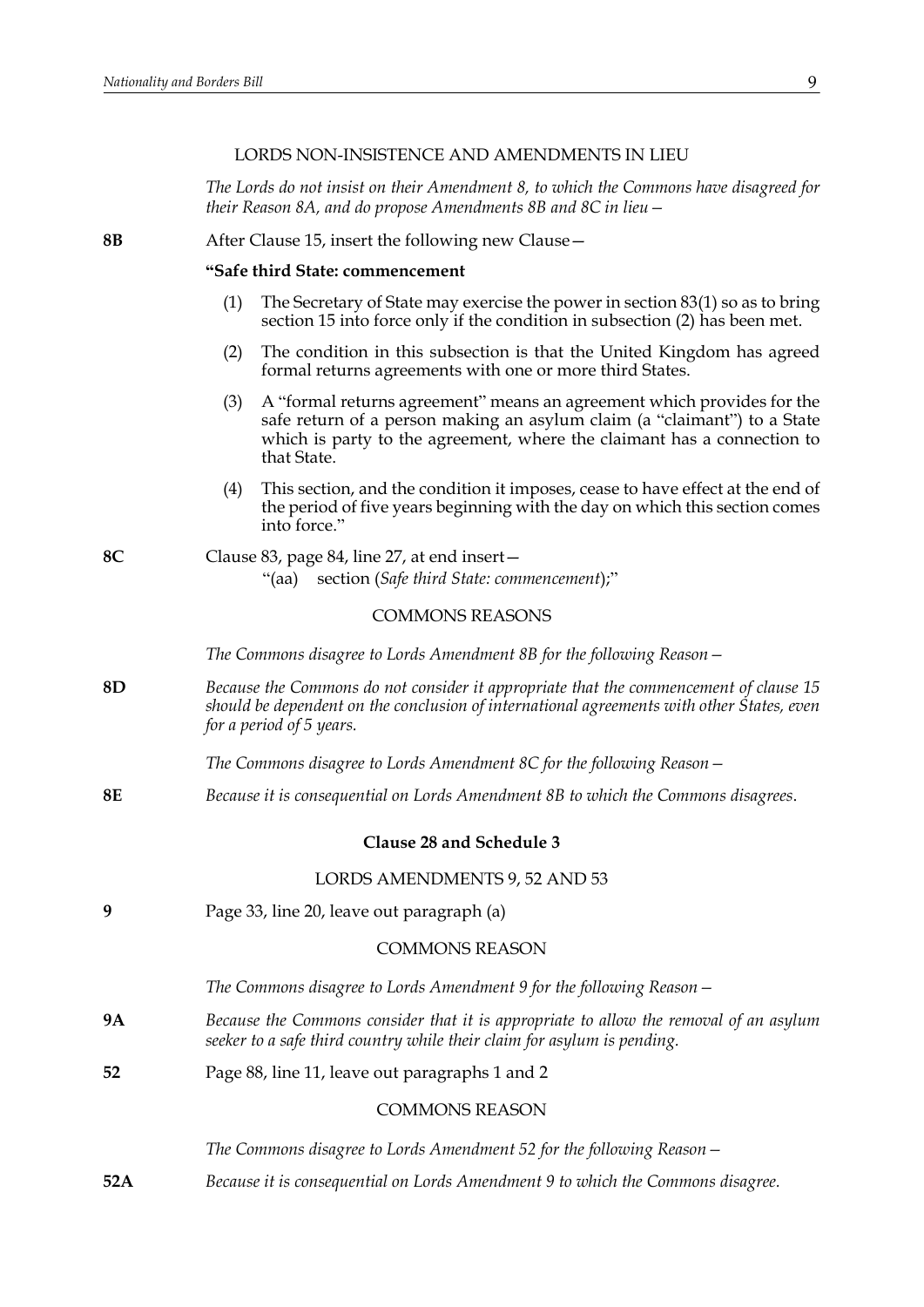| 53                    | Page 89, line 17, leave out paragraph 4                                                                                                                                                                                                                                                                                                                                                                                                                                                                                                                                     |  |
|-----------------------|-----------------------------------------------------------------------------------------------------------------------------------------------------------------------------------------------------------------------------------------------------------------------------------------------------------------------------------------------------------------------------------------------------------------------------------------------------------------------------------------------------------------------------------------------------------------------------|--|
| <b>COMMONS REASON</b> |                                                                                                                                                                                                                                                                                                                                                                                                                                                                                                                                                                             |  |
|                       | The Commons disagree to Lords Amendment 53 for the following Reason $-$                                                                                                                                                                                                                                                                                                                                                                                                                                                                                                     |  |
| 53A                   | Because it is consequential on Lords Amendment 9 to which the Commons disagree.                                                                                                                                                                                                                                                                                                                                                                                                                                                                                             |  |
|                       | LORDS NON-INSISTENCE AND AMENDMENTS IN LIEU                                                                                                                                                                                                                                                                                                                                                                                                                                                                                                                                 |  |
|                       | The Lords do not insist on their Amendments 9, 52 and 53, to which the Commons have<br>disagreed for their Reasons 9A, 52A and 53A, and do propose Amendments 53B, 53C and<br>53D in lieu -                                                                                                                                                                                                                                                                                                                                                                                 |  |
| 53B                   | Page 88, line 14, leave out "falling within subsection (2B)" and insert "prescribed<br>by an order under subsection (2B)"                                                                                                                                                                                                                                                                                                                                                                                                                                                   |  |
| 53C                   | Page 88, line 15, leave out "A State falls within this subsection if" and insert "The<br>Secretary of State may by order prescribe a State for the purposes of subsection<br>$(2A)$ if"                                                                                                                                                                                                                                                                                                                                                                                     |  |
| 53D                   | Page 88, line 31, at end insert-                                                                                                                                                                                                                                                                                                                                                                                                                                                                                                                                            |  |
|                       | "(2BA) No order under subsection (2B) may be made unless a draft of the order has<br>been laid before, and approved by a resolution of, each House of<br>Parliament.                                                                                                                                                                                                                                                                                                                                                                                                        |  |
|                       | The Secretary of State must not lay before Parliament a draft of an order<br>(2BB)<br>prescribing a State under subsection (2B) unless the Secretary of State has<br>first laid before each House of Parliament a proposal setting out-<br>the estimated costs, for at least the first two years after the order is<br>(a)<br>to come into effect, of any arrangements made with that State in<br>respect of the removal of asylum seekers from the United Kingdom<br>to that State; and<br>the estimated costs, for at least the first two years after the order is<br>(b) |  |
|                       | to come into effect, of any additional aid provided to that State as a<br>result of any such arrangements."                                                                                                                                                                                                                                                                                                                                                                                                                                                                 |  |
|                       | <b>COMMONS REASONS</b>                                                                                                                                                                                                                                                                                                                                                                                                                                                                                                                                                      |  |
|                       | The Commons disagree to Lords Amendment 53B for the following Reason -                                                                                                                                                                                                                                                                                                                                                                                                                                                                                                      |  |
| 53E                   | Because the Commons do not consider it necessary for a safe State to be prescribed by order<br>before persons can be removed there, or for the ability to remove a person to a safe State to<br>be dependent on the laying before Parliament of the costs of arrangements made with a safe<br>State.                                                                                                                                                                                                                                                                        |  |
|                       | The Commons disagree to Lords Amendment 53C for the following Reason –                                                                                                                                                                                                                                                                                                                                                                                                                                                                                                      |  |
| 53F                   | Because it is consequential on Lords Amendment 53B to which the Commons disagrees.                                                                                                                                                                                                                                                                                                                                                                                                                                                                                          |  |
|                       | The Commons disagree to Lords Amendment 53D for the following Reason -                                                                                                                                                                                                                                                                                                                                                                                                                                                                                                      |  |
| 53G                   | Because it is consequential on Lords Amendment 53B to which the Commons disagrees.                                                                                                                                                                                                                                                                                                                                                                                                                                                                                          |  |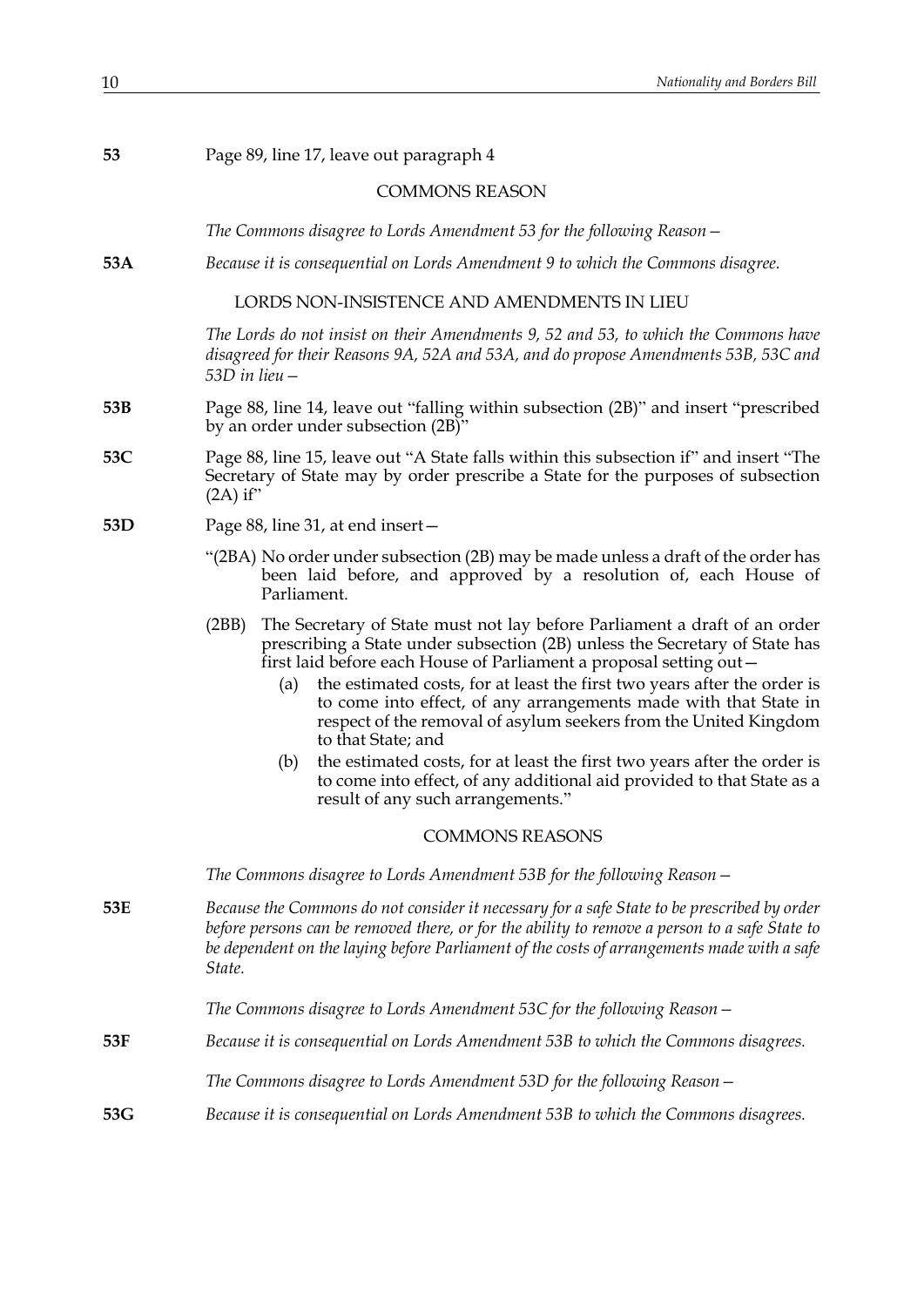## **After Clause 37**

#### LORDS AMENDMENT 10

**10** Insert the following new Clause—

#### **"Immigration Rules: entry to seek asylum and join family**

- (1) The rules laid down by the Secretary of State in accordance with section 1(4) and section 3(2) of the Immigration Act 1971 for regulating the entry into and stay in the United Kingdom of persons not having the right of abode must include provision for admitting persons coming for the purpose of seeking asylum.
- (2) These rules must make provision, for the purpose of seeking asylum, for persons in Europe who have a family member in the United Kingdom who is ordinarily and lawfully resident in the United Kingdom.
- (3) For the purposes of this section, a "family member" means—
	- (a) when the person in Europe is an unaccompanied minor—
		- (i) a parent, including adoptive parent;
		- (ii) aunt or uncle;
		- (iii) grandparent; or
		- (iv) sibling, including adoptive siblings;
	- (b) spouse, civil partner, unmarried partner of the person in Europe; and
	- (c) such other persons as the Secretary of State may determine, having regard to—
		- (i) the importance of maintaining family unity;
		- (ii) any dependency between the family members;
		- (iii) the best interests of a child; and
		- (iv) any compelling circumstances."

## COMMONS REASON

*The Commons disagree to Lords Amendment 10 for the following Reason—*

**10A** *Because it would alter the financial arrangements made by the Commons, and the Commons do not offer any further reason, trusting that this Reason may be deemed sufficient.*

## LORDS NON-INSISTENCE AND AMENDMENT IN LIEU

*The Lords do not insist on their Amendment 10, to which the Commons have disagreed for their Reason 10A, and do propose Amendment 10B in lieu—*

**10B** Insert the following new Clause -

#### **"Immigration Rules: entry to seek asylum and join family**

The rules laid down by the Secretary of State in accordance with section 1(4) and section 3(2) of the Immigration Act 1971 for regulating the entry into and stay in the United Kingdom of persons not having the right of abode must include provision for admitting persons coming for the purpose of seeking asylum.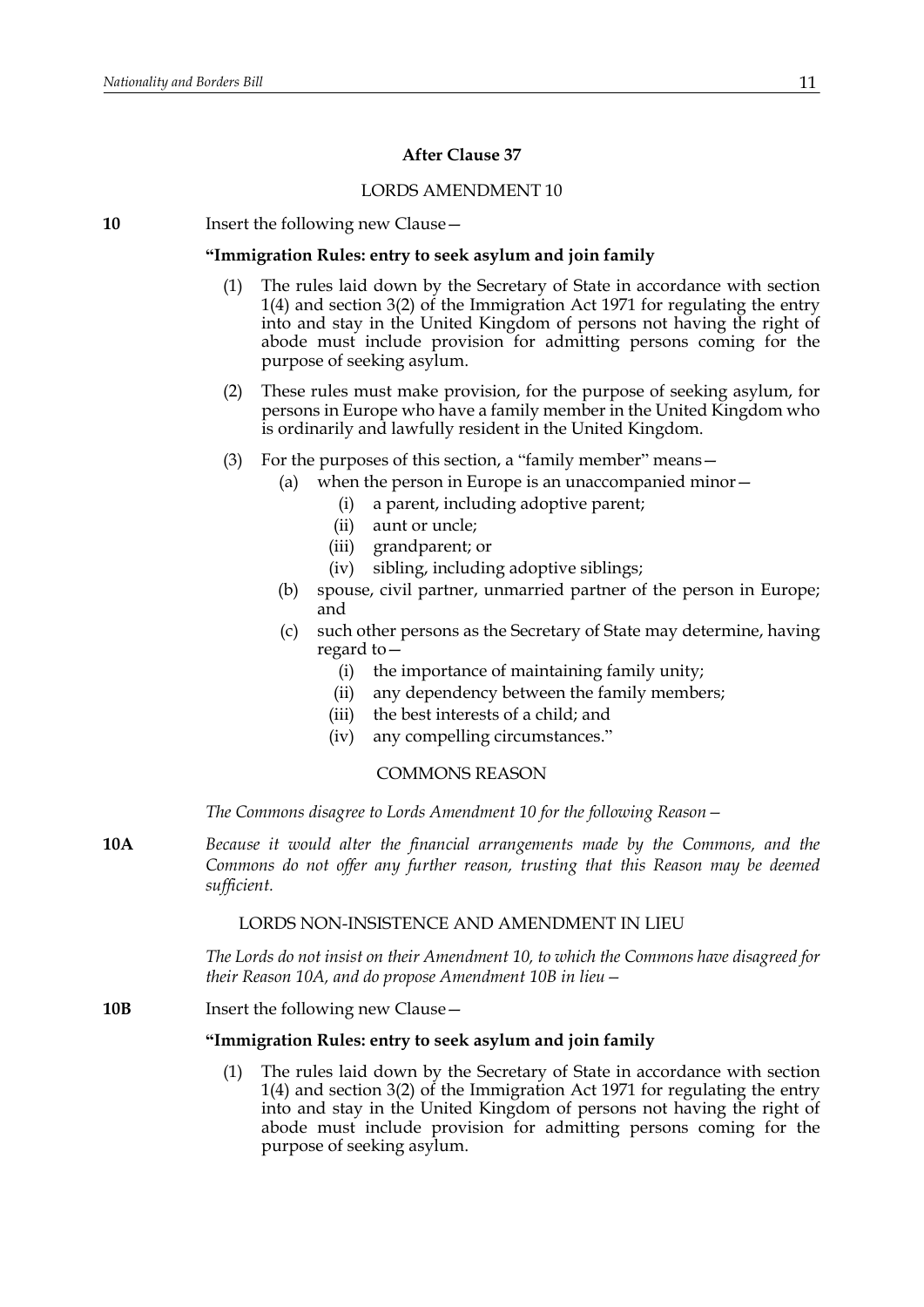- (2) These rules must make provision, for the purpose of seeking asylum, for unaccompanied children in Europe who have a family member in the United Kingdom who is ordinarily and lawfully resident in the United Kingdom.
- (3) For the purposes of this section, a "family member" means—
	- (a) a parent, including adoptive parent;
	- (b) an aunt or uncle;
	- (c) a grandparent;
	- (d) a sibling, including an adoptive sibling; or
	- (e) such other persons as the Secretary of State may determine, having regard to—
		- (i) the importance of maintaining family unity;
		- (ii) any dependency between the family members;
		- (iii) the best interests of a child; and
		- (iv) any compelling circumstances."

## COMMONS REASON

*The Commons disagree to Lords Amendment 10B for the following Reason—*

**10C** *Because it would alter the financial arrangements made by the Commons, and the Commons do not offer any further reason, trusting that this Reason may be deemed sufficient.*

#### LORDS AMENDMENT 11

**11** Insert the following new Clause –

#### **"Refugee resettlement schemes**

- (1) The Secretary of State must arrange for the resettlement in the United Kingdom of at least 10,000 refugees each year.
- (2) The target under this section includes the numbers of people resettled under—
	- (a) dedicated schemes for the evacuation of people from a geographical locality, such as a specific third State,
	- (b) a general UK resettlement scheme,
	- (c) the mandate resettlement scheme or equivalent replacements, and
	- (d) other routes as appropriate.
- (3) The Secretary of State must be guided by the capacity of local authorities and community sponsorship groups in delivering the target under subsection (1)."

## COMMONS REASON

*The Commons disagree to Lords Amendment 11 for the following Reason—*

**11A** *Because the Commons do not consider it appropriate for there to be a statutory requirement on the minimum number of refugees to be resettled in the UK each year.*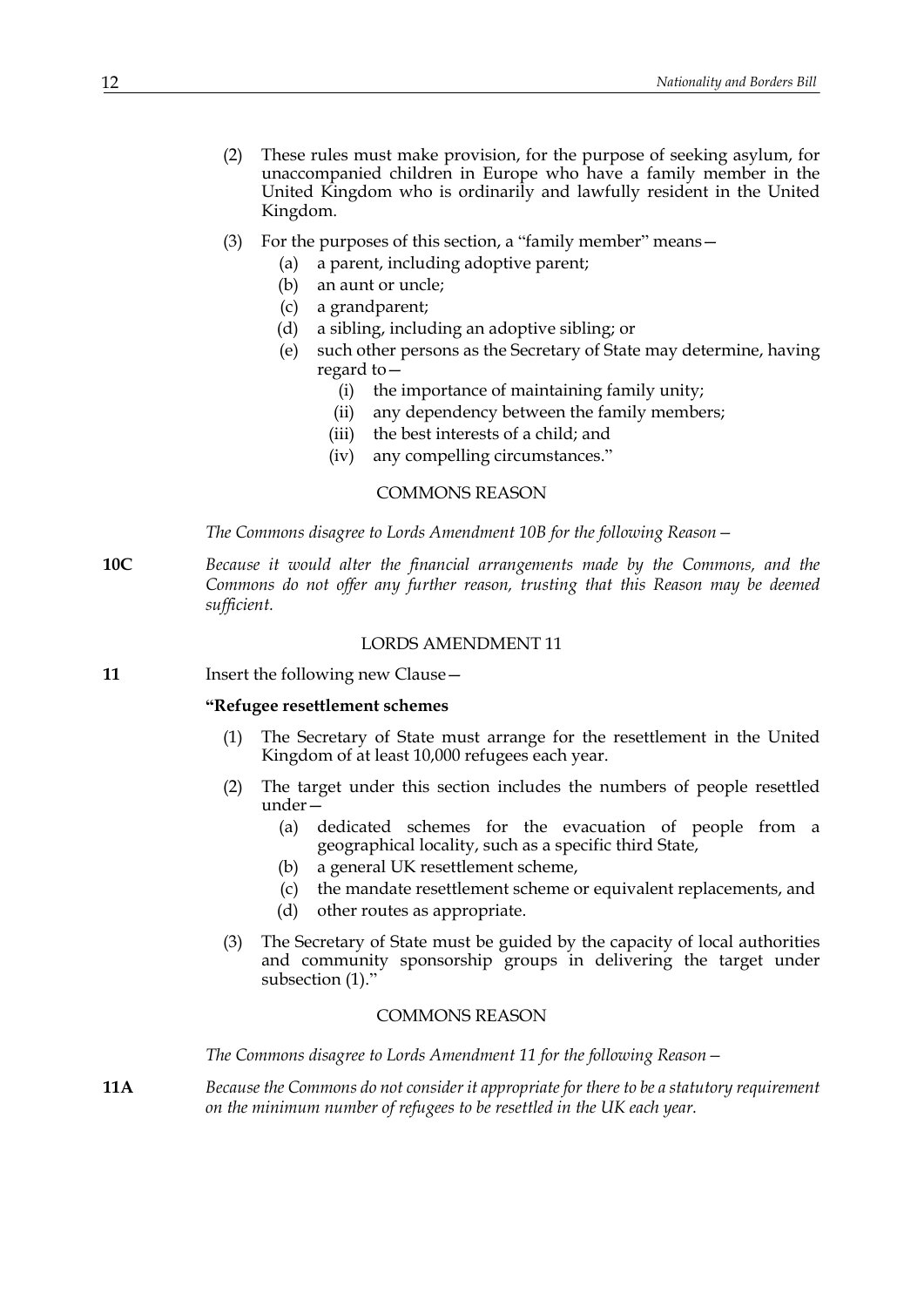## LORDS NON-INSISTENCE AND AMENDMENT IN LIEU

*The Lords do not insist on their Amendment 11, to which the Commons have disagreed for their Reason 11A, and do propose Amendment 11B in lieu—*

**11B** Insert the following new Clause -

#### **"Refugee resettlement schemes**

- (1) The Secretary of State must publish a numerical target for the resettlement of refugees to the United Kingdom each year.
- (2) The target under this section must include the numbers of people resettled under—
	- (a) dedicated schemes for the evacuation of people from a geographical locality, such as a specific third State,
	- (b) a general UK resettlement scheme, and
	- (c) other routes as appropriate.
- (3) The Secretary of State must put in place appropriate resourcing and infrastructure to support local authorities to deliver the target under subsection (1)."

#### COMMONS REASON

*The Commons disagree to Lords Amendment 11B for the following Reason—*

**11C** *Because the Commons consider that requiring a numerical target for the resettlement of refugees to the United Kingdom each year is neither necessary nor appropriate.*

#### **Clause 39**

## LORDS AMENDMENTS 13 TO 19

**13** Page 40, leave out lines 5 to 9

#### COMMONS REASON

*The Commons disagree to Lords Amendment 13 for the following Reason—*

- **13A** *Because the Commons consider that it should be a criminal offence for a person who requires entry clearance to knowingly arrive in the United Kingdom without such clearance.*
- **14** Page 40, line 46, leave out ", (E1)"

## COMMONS REASON

*The Commons disagree to Lords Amendment 14 for the following Reason—*

- **14A** *Because it is consequential on Lords Amendment 13 to which the Commons disagree.*
- **15** Page 41, line 4, leave out paragraph (e)

## COMMONS REASON

*The Commons disagree to Lords Amendment 15 for the following Reason—*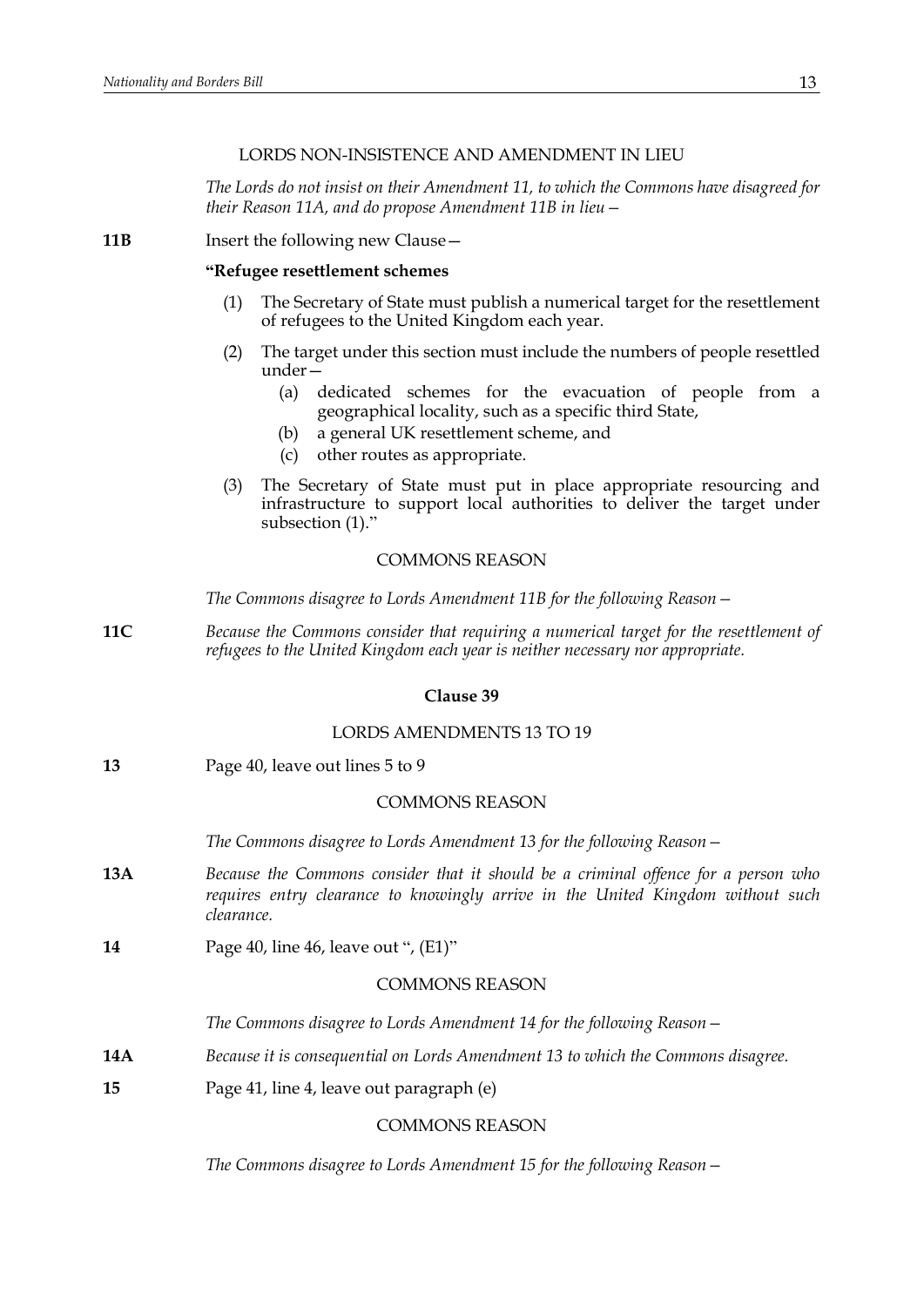| 15A        | Because it is consequential on Lords Amendment 13 to which the Commons disagree.                                                                                                                                                                                                                           |
|------------|------------------------------------------------------------------------------------------------------------------------------------------------------------------------------------------------------------------------------------------------------------------------------------------------------------|
| 16         | Page 41, line 19, leave out ", (E1)"                                                                                                                                                                                                                                                                       |
|            | <b>COMMONS REASON</b>                                                                                                                                                                                                                                                                                      |
|            | The Commons disagree to Lords Amendment 16 for the following Reason –                                                                                                                                                                                                                                      |
| 16A        | Because it is consequential on Lords Amendment 13 to which the Commons disagree.                                                                                                                                                                                                                           |
| 17         | Page 41, line 21, leave out ", (E1)"                                                                                                                                                                                                                                                                       |
|            | <b>COMMONS REASON</b>                                                                                                                                                                                                                                                                                      |
|            | The Commons disagree to Lords Amendment 17 for the following Reason -                                                                                                                                                                                                                                      |
| <b>17A</b> | Because it is consequential on Lords Amendment 13 to which the Commons disagree.                                                                                                                                                                                                                           |
| 18         | Page 41, line 29, leave out ", (E1)"                                                                                                                                                                                                                                                                       |
|            | <b>COMMONS REASON</b>                                                                                                                                                                                                                                                                                      |
|            | The Commons disagree to Lords Amendment 18 for the following Reason -                                                                                                                                                                                                                                      |
| <b>18A</b> | Because it is consequential on Lords Amendment 13 to which the Commons disagree.                                                                                                                                                                                                                           |
| 19         | Page 41, line 32, leave out ", $(E1)$ "                                                                                                                                                                                                                                                                    |
|            | <b>COMMONS REASON</b>                                                                                                                                                                                                                                                                                      |
|            | The Commons disagree to Lords Amendment 19 for the following Reason –                                                                                                                                                                                                                                      |
| <b>19A</b> | Because it is consequential on Lords Amendment 13 to which the Commons disagree.                                                                                                                                                                                                                           |
|            | LORDS NON-INSISTENCE, INSISTENCE AND AMENDMENT IN LIEU                                                                                                                                                                                                                                                     |
|            | The Lords do not insist on their Amendments 13, 14 and 16 to 19, to which the Commons<br>have disagreed for their Reasons 13A, 14A and 16A to 19A, do insist on their Amendment<br>15, to which the Commons have disagreed for their Reason 15A, and do propose<br>Amendment 13B in lieu of Amendment 13 - |
| 13B        | Page 40, leave out lines 5 to 9 and insert-                                                                                                                                                                                                                                                                |
|            | A person who knowingly arrives in the United Kingdom in breach of a<br>"(D1)<br>deportation order commits an offence."                                                                                                                                                                                     |
|            | <b>COMMONS REASON</b>                                                                                                                                                                                                                                                                                      |
|            | The Commons insist on their disagreement to Lords Amendment 15 and disagree to Lords<br>Amendment 13B for the following Reason –                                                                                                                                                                           |
| 13C        | Because the Commons do not consider that it is appropriate to replace the proposed offence<br>of knowingly arriving in the United Kingdom without valid entry clearance where it is<br>required with an offence of knowingly arriving in breach of a deportation order.                                    |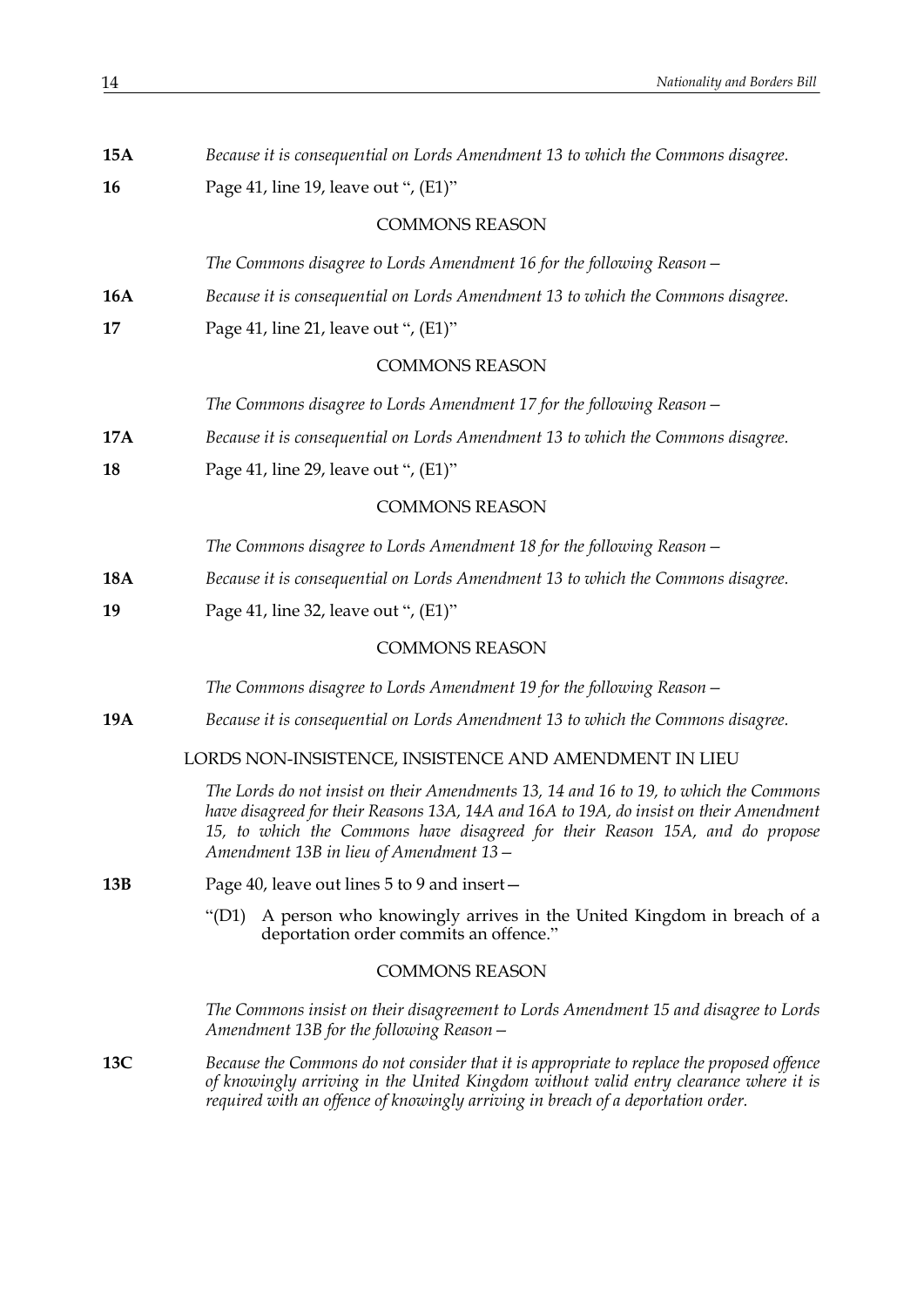## **Clause 40**

# LORDS AMENDMENT 20 **20** Page 41, line 40, leave out subsection (3) COMMONS REASON *The Commons disagree to Lords Amendment 20 for the following Reason—* **20A** *Because the Commons consider that the offence of facilitating the entry of an asylum seeker into the United Kingdom should be capable of prosecution whether or not the defendant was acting for gain.* LORDS NON-INSISTENCE AND AMENDMENT TO THE WORDS SO RESTORED TO THE **BILL** *The Lords do not insist on their Amendment 20, to which the Commons have disagreed for their Reason 20A, and do propose Amendment 20B to the words so restored to the Bill—* **20B** Page 41, line 40, leave out "omit "and for gain"" and insert "for "for gain" substitute "without reasonable excuse"" COMMONS REASON *The Commons disagree to Lords Amendment 20B for the following Reason—* **20C** *Because the Commons consider that the offence of facilitating the entry of an asylum seeker into the United Kingdom should be capable of prosecution whether or not the defendant has a reasonable excuse for doing so.* **Clause 62** LORDS AMENDMENT 25 **25** Leave out Clause 62 and insert the following new Clause— **"Identified potential victims etc: disqualification from protection** (1) This section applies to the construction and application of Article 13 of the Trafficking Convention. (2) A competent authority may determine that it is not bound to observe the minimum recovery period under section 60 of this Act in respect of a person in relation to whom a positive reasonable grounds decision has been made if the authority is satisfied that it is prevented from doing so as a result of an immediate, genuine, present and serious threat to public order, or (b) because the person is claiming to be a victim of modern slavery improperly.

- (3) Any determination made under subsection (2) must only be made—
	- (a) in exceptional circumstances,
	- (b) where necessary and proportionate to the threat posed, and
	- (c) following an assessment of all the circumstances of the case.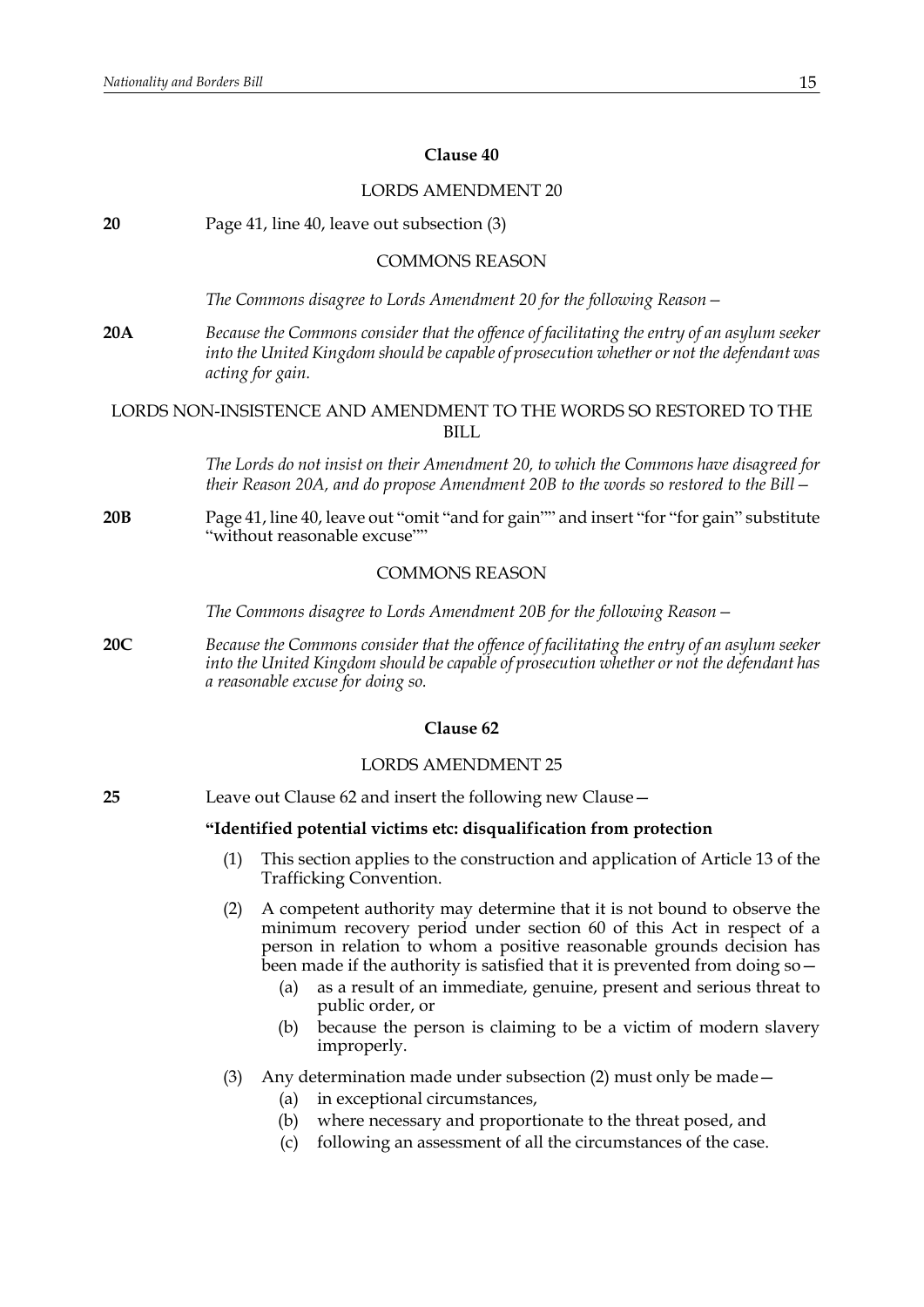- (4) A determination made under subsection (2) must not be made where it would breach—
	- (a) a person's rights under the European Convention on Human Rights,
	- (b) the United Kingdom's obligations under the Trafficking Convention, or
	- (c) the United Kingdom's obligations under the Refugee Convention.
- (5) For the purposes of a determination under subsection  $(2)(b)$  victim status is being claimed improperly if the person knowingly and dishonestly makes a false statement without good reason, and intends by making the false statement to make a gain for themselves.
- (6) A good reason for making a false statement includes, but is not limited to, circumstance where—
	- (a) the false statement is attributable to the person being or having been a victim of modern slavery, or
	- (b) any means of trafficking were used to compel the person into making a false statement.
- (7) This section does not apply where the person is under 18 years at the time of the referral.
- (8) Nothing in this section affects the application of section 60(2)."

### COMMONS REASON

*The Commons disagree to Lords Amendment 25 for the following Reason—*

**25A** *Because the Commons consider that the clause proposed by the Lords Amendment provides an unworkable regime for operating the public order and improper claim exemptions to Article 13 of the Trafficking Convention.*

## LORDS NON-INSISTENCE AND AMENDMENT IN LIEU

*The Lords do not insist on their Amendment 25, to which the Commons have disagreed for their Reason 25A, and do propose Amendment 25B in lieu—*

**25B** Leave out Clause 62 and insert the following new Clause—

#### **"Identified potential victims etc: disqualification from protection**

- (1) This section applies to the construction and application of Article 13 of the Trafficking Convention.
- (2) A competent authority may determine that it is not bound to observe the minimum recovery period under section 60 of this Act in respect of a person in relation to whom a positive reasonable grounds decision has been made if the authority is satisfied that it is prevented from doing so—
	- (a) as a result of an immediate, genuine, present and serious threat to public order, or
	- (b) because the person is claiming to be a victim of modern slavery improperly.
- (3) For the purposes of section  $(2)(a)$ , a person is considered as presenting an immediate, genuine, present and serious threat to public order where the person has been convicted of a terrorist offence.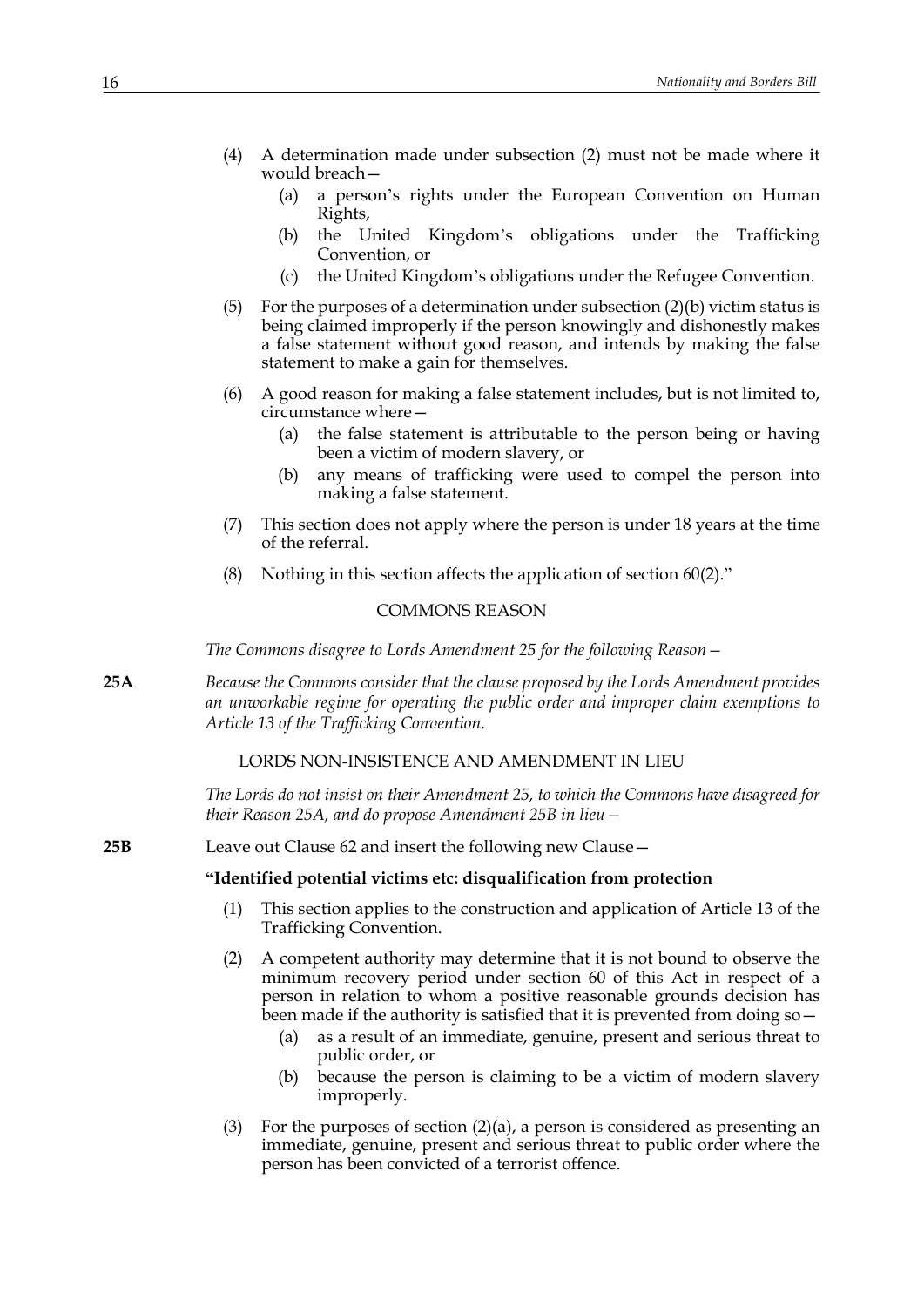- (4) The Secretary of State must, within one year of this Act coming into force—
	- (a) prepare and publish a consultation on whether a person convicted of any offence listed in Schedule 4 to the Modern Slavery Act 2015, other than a terrorist offence, should be considered as presenting an immediate, genuine, present and serious threat to public order for the purposes of section  $(2)(a)$ ; and
	- (b) lay a response to the consultation before each House of Parliament.
- (5) In subsection (3), "terrorist offence" means any of the following (whenever committed)—
	- (a) an offence listed in—
		- (i) Schedule A1 to the Sentencing Code (terrorism offences: England and Wales), or
		- (ii) Schedule 1A to the Counter-Terrorism Act 2008 (terrorism offences: Scotland and Northern Ireland);
	- (b) an offence that was determined to have a terrorist connection under—
		- (i) section 69 of the Sentencing Code (in the case of an offender sentenced in England and Wales), or
		- (ii) section 30 of the Counter-Terrorism Act 2008 (in the case of an offender sentenced in Northern Ireland, or an offender sentenced in England and Wales before the Sentencing Code applied);
	- (c) an offence that has been proved to have been aggravated by reason of having a terrorist connection under section 31 of the Counter-Terrorism Act 2008 (in the case of an offender sentenced in Scotland).
- (6) Any determination made under subsection (2) must only be made—
	- (a) in exceptional circumstances,
	- (b) where necessary and proportionate to the threat posed, and
	- (c) following an assessment of all the circumstances of the case.
- (7) A determination made under subsection (2) must not be made where it would breach—
	- (a) a person's rights under the European Convention on Human Rights,
	- (b) the United Kingdom's obligations under the Trafficking Convention, or
	- (c) the United Kingdom's obligations under the Refugee Convention.
- (8) For the purposes of a determination under subsection  $(2)(b)$  victim status is being claimed improperly if the person knowingly and dishonestly makes a false statement without good reason, and intends by making the false statement to make a gain for themselves.
- (9) A good reason for making a false statement includes, but is not limited to, circumstance where—
	- (a) the false statement is attributable to the person being or having been a victim of modern slavery, or
	- (b) any means of trafficking were used to compel the person into making a false statement.
- (10) This section does not apply where the person is under 18 years at the time of the referral.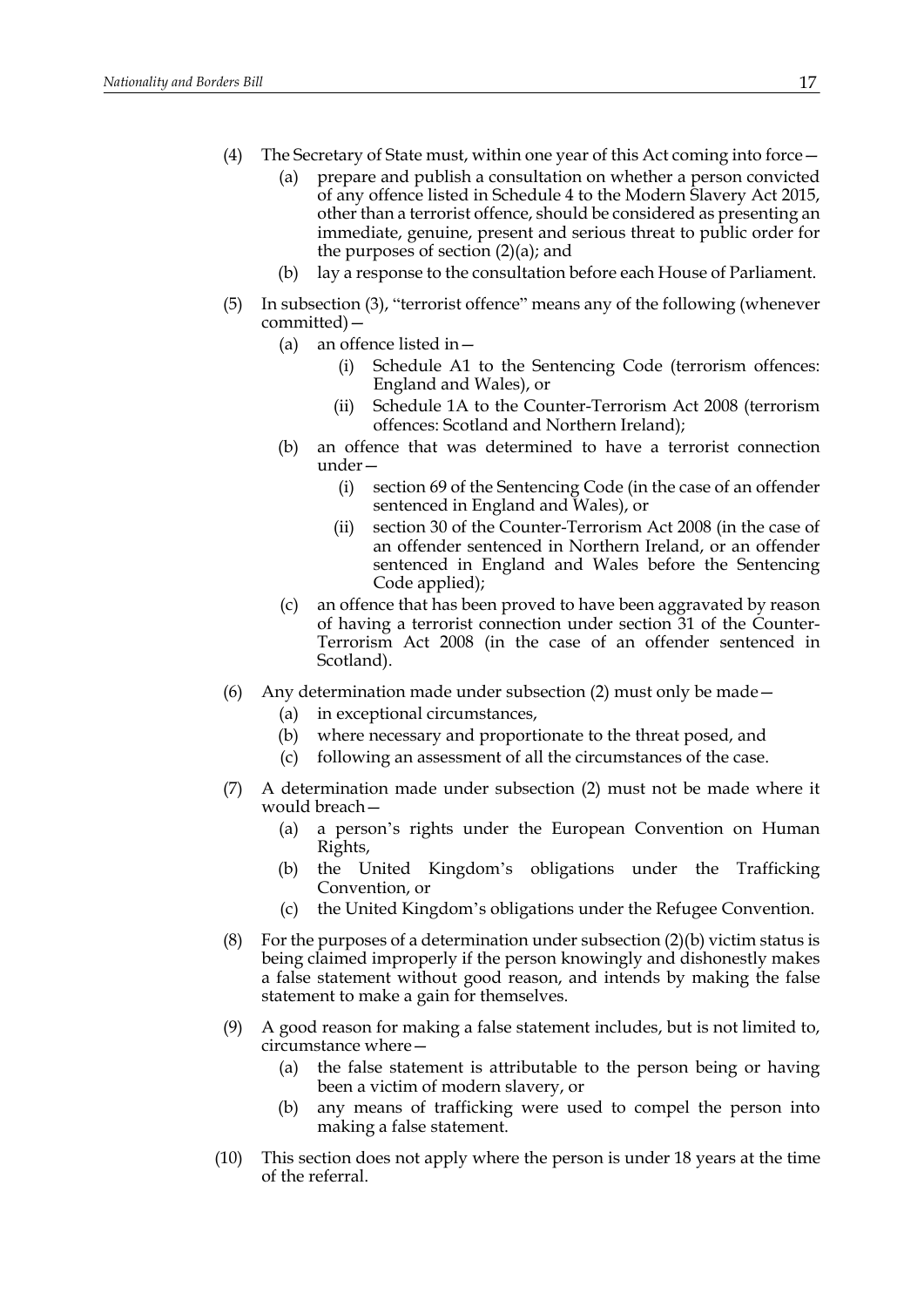(11) Nothing in this section affects the application of section 60(2)."

#### COMMONS REASON

*The Commons disagree to Lords Amendment 25B for the following Reason—*

**25C** *Because the Commons consider that limiting the circumstances in which a competent authority can disqualify an identified potential victim of slavery or human trafficking from protection in the manner proposed would prevent the disqualification of persons who are a threat to public order and whom the United Kingdom is permitted to disqualify under the terms of the Trafficking Convention.*

#### **Clause 64**

#### LORDS AMENDMENT 26

**26** Leave out Clause 64 and insert—

## **"Conclusive grounds: support and leave to remain for victims of slavery or human trafficking**

After section 50A of the Modern Slavery Act 2015 insert—

#### **"50B Confirmed victims etc: assistance, support and leave to remain**

- (1) This section applies if a positive conclusive grounds decision is made in respect of a person.
- (2) This subsection applies if the person has received support under section 50A and in that case—
	- (a) the Secretary of State must continue to secure tailored assistance and support for that person at the end of the recovery period if they are in need of that assistance and support in accordance with subsection (2)(b);
	- (b) a person who receives a positive conclusive grounds decision must be considered in need of assistance and support under subsection  $(2)(a)$  for at least 12 months beginning on the day the recovery period ends;
	- (c) a reference in this subsection to assistance and support has the same meaning as in section 50A(6).
- (3) If the person is not a British citizen
	- the Secretary of State must give the person leave to remain in the United Kingdom if subsection (2) or (4) or (5) applies;
	- (b) leave to remain provided under this subsection must be provided from the day on which the positive conclusive grounds decision is communicated to a person for either—
		- (i) the amount of time support and assistance will be provided under either subsection (2) or one of the measures listed in subsection (4), or
		- (ii) at least 12 months if the person meets one or more of the criteria in subsection (5).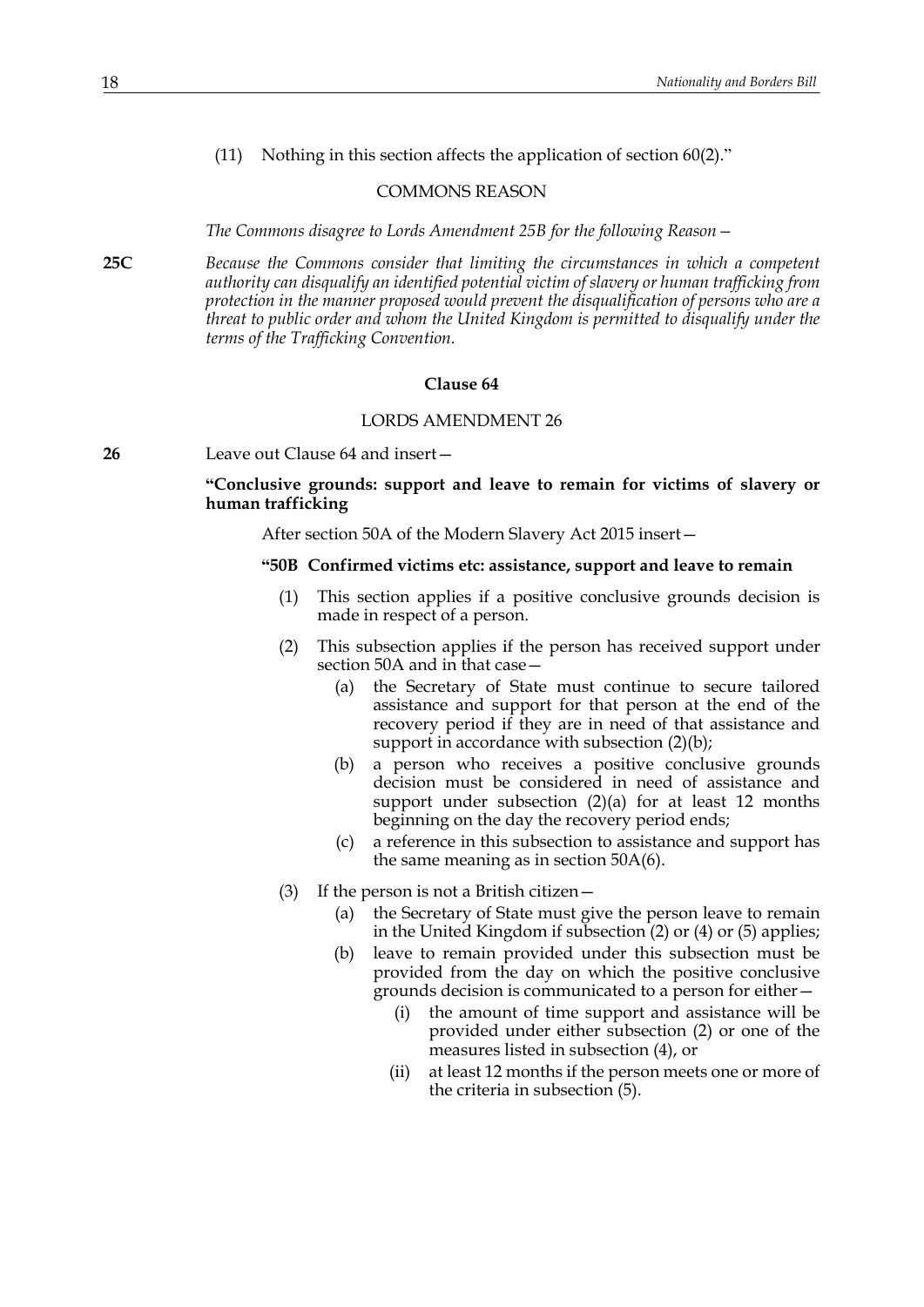- (4) This subsection applies if the person receives support and assistance under one of the following—
	- (a) section 18(9) of the Human Trafficking and Exploitation (Criminal Justice and Support for Victims) Act (Northern Ireland) 2015,
	- (b) section 9(3)(c) of the Human Trafficking and Exploitation (Scotland) Act 2015, or
	- (c) regulation 3(4)(c) of the Human Trafficking and Exploitation (Scotland) Act 2015 (Support for Victims) Regulations 2018 (S.S.I 2018/90).
- (5) This subsection applies if the person meets one or more of the following criteria—
	- (a) leave is necessary due to the person's circumstances, including but not restricted to—
		- (i) the needs of that person for safety and protection from harm including protection from re-trafficking,
		- (ii) the needs of that person for medical and psychological treatment;
	- (b) the person is co-operating with a public authority in connection with an investigation or criminal proceedings;
	- (c) the person is seeking compensation.
- (6) Where the person is receiving assistance from a support worker the recommendations of the support worker must be considered in assessing that person's circumstances under subsection (5)(a).
- (7) The Secretary of State must provide for persons granted leave to remain in accordance with this section to have recourse to public funds for the duration of the period of leave.
- (8) The Secretary of State must allow a grant of leave to remain under subsection (3) to be extended subject to the requirements of subsection (10).
- (9) In determining whether to extend a grant of leave to remain under subsection (8), and the period of time for which such extended leave should be provided, the person's individual circumstances must be considered, and whether that person—
	- (a) is receiving on-going support and assistance under the measures set out in either subsection (2) or subsection (4), or
	- (b) meets one or more of the criteria in subsection (5).
- (10) If the Secretary of State is satisfied that the person is a threat to public order—
	- (a) the Secretary of State is not required to give the person leave under this section, and
	- (b) if such leave has already been given to the person, it may be revoked.
- (11) The best interests of the child must be a primary consideration when making decisions under this section in respect of a child.
- (12) In this section "positive conclusive grounds decision" means a decision made by a competent authority that a person is a victim of slavery or human trafficking.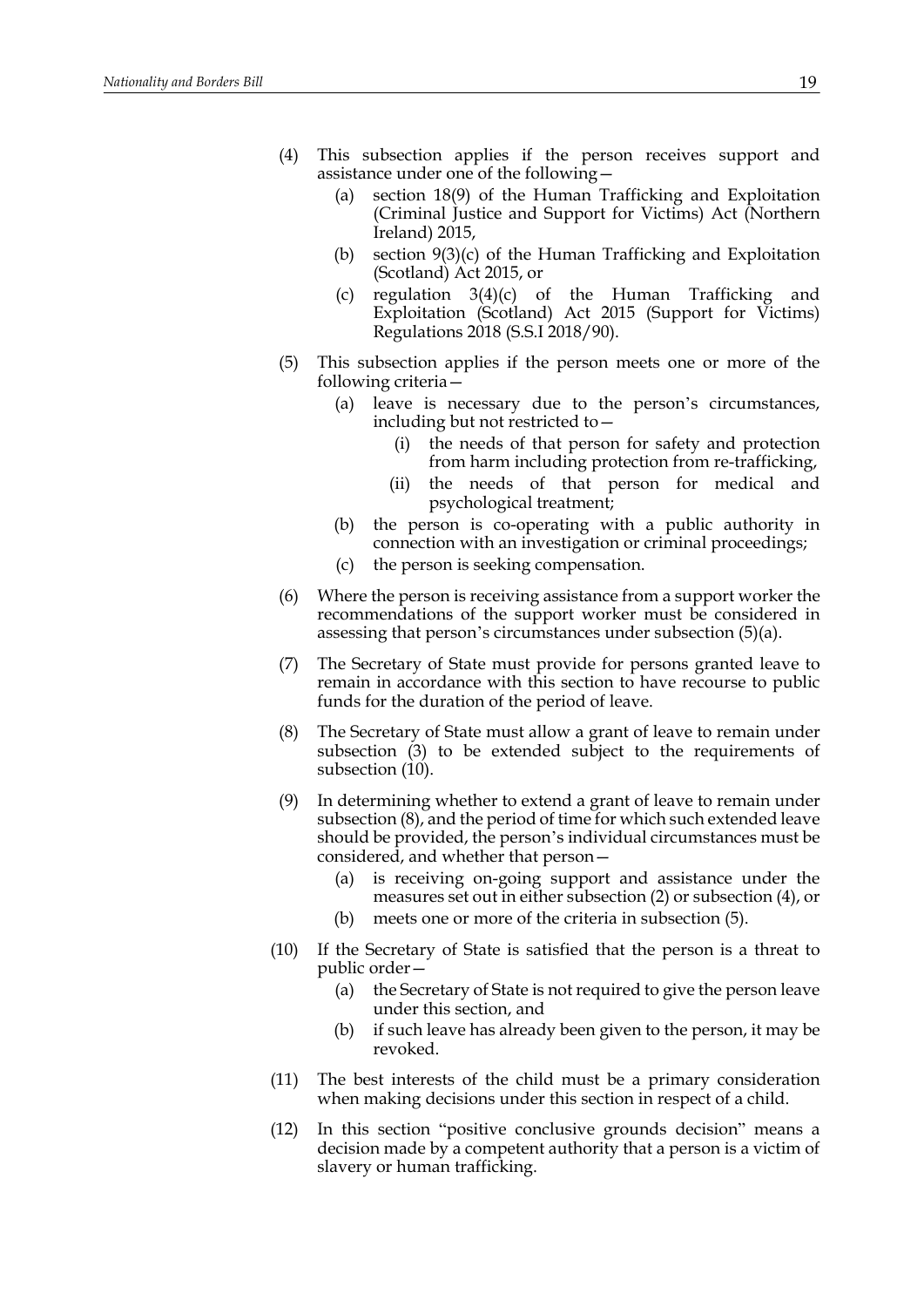(13) This section is to be treated for the purposes of section 3 of the Immigration Act 1971 as if it were provision made by that Act.""

#### COMMONS REASON

*The Commons disagree to Lords Amendment 26 for the following Reason—*

**26A** *Because it would alter the financial arrangements made by the Commons, and the Commons do not offer any further reason, trusting that this Reason may be deemed sufficient.*

#### LORDS NON-INSISTENCE AND AMENDMENT IN LIEU

*The Lords do not insist on their Amendment 26, to which the Commons have disagreed for their Reason 26A, and do propose Amendment 26B in lieu—*

#### **26B** Before Clause 64, insert the following new Clause –

#### **"Confirmed victims in England and Wales: assistance and support**

After section 50A of the Modern Slavery Act 2015 insert—

## **"50B Confirmed victims etc: assistance and support**

- (1) This section applies if a positive conclusive grounds decision is made in respect of a person.
- (2) If the person has received support under section 50A, the Secretary of State must continue to secure tailored assistance and support for that person at the end of the recovery period for at least 12 months beginning on the day the recovery period ends.
- (3) Any duty under this section ceases to apply in relation to a person in respect of whom a determination is made under section 62(1) of the Nationality and Borders Act 2022 (disqualification from protection).
- (4) References in this section to "assistance and support", a "conclusive grounds decision" and the "recovery period" have the same meaning as in section 50A.""

#### COMMONS REASON

*The Commons disagree to Lords Amendment 26B for the following Reason—*

**26C** *Because it would involve a charge on public funds, and the Commons do not offer any further reason, trusting that this Reason may be deemed sufficient.*